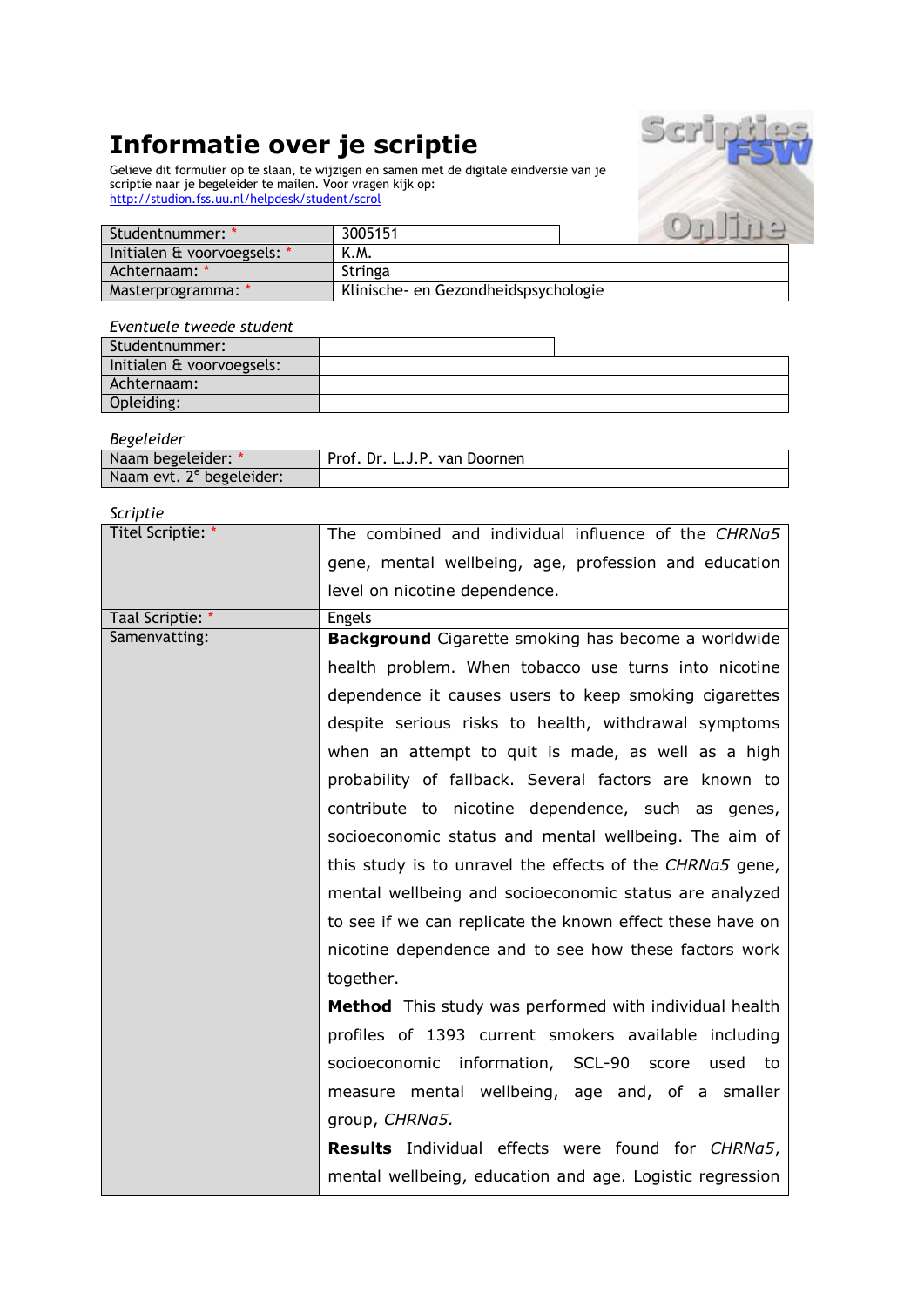|                        | showed that CHRNa5 and mental wellbeing were the                            |  |  |
|------------------------|-----------------------------------------------------------------------------|--|--|
|                        | largest contributors; age and socioeconomic status were                     |  |  |
|                        | no longer significant.                                                      |  |  |
|                        | <b>Conclusion</b> CHRNa5 and mental wellbeing are unrelated                 |  |  |
|                        | and have an individual influence on nicotine dependence.                    |  |  |
|                        | The exact mechanisms of these two factors is a subject for                  |  |  |
|                        | future studies on this subject.                                             |  |  |
|                        |                                                                             |  |  |
|                        |                                                                             |  |  |
|                        |                                                                             |  |  |
|                        |                                                                             |  |  |
|                        |                                                                             |  |  |
|                        |                                                                             |  |  |
| Trefwoorden:           | Nicotine dependence; CHRNa5; mental wellbeing;<br>socioeconomic status; age |  |  |
| Openbaar tonen: *      | ia                                                                          |  |  |
| Of pas tonen na datum: | (dd-mm-jjjj)                                                                |  |  |

Ingevuld op: \* Door: \*

\* = Verplicht in te vullen velden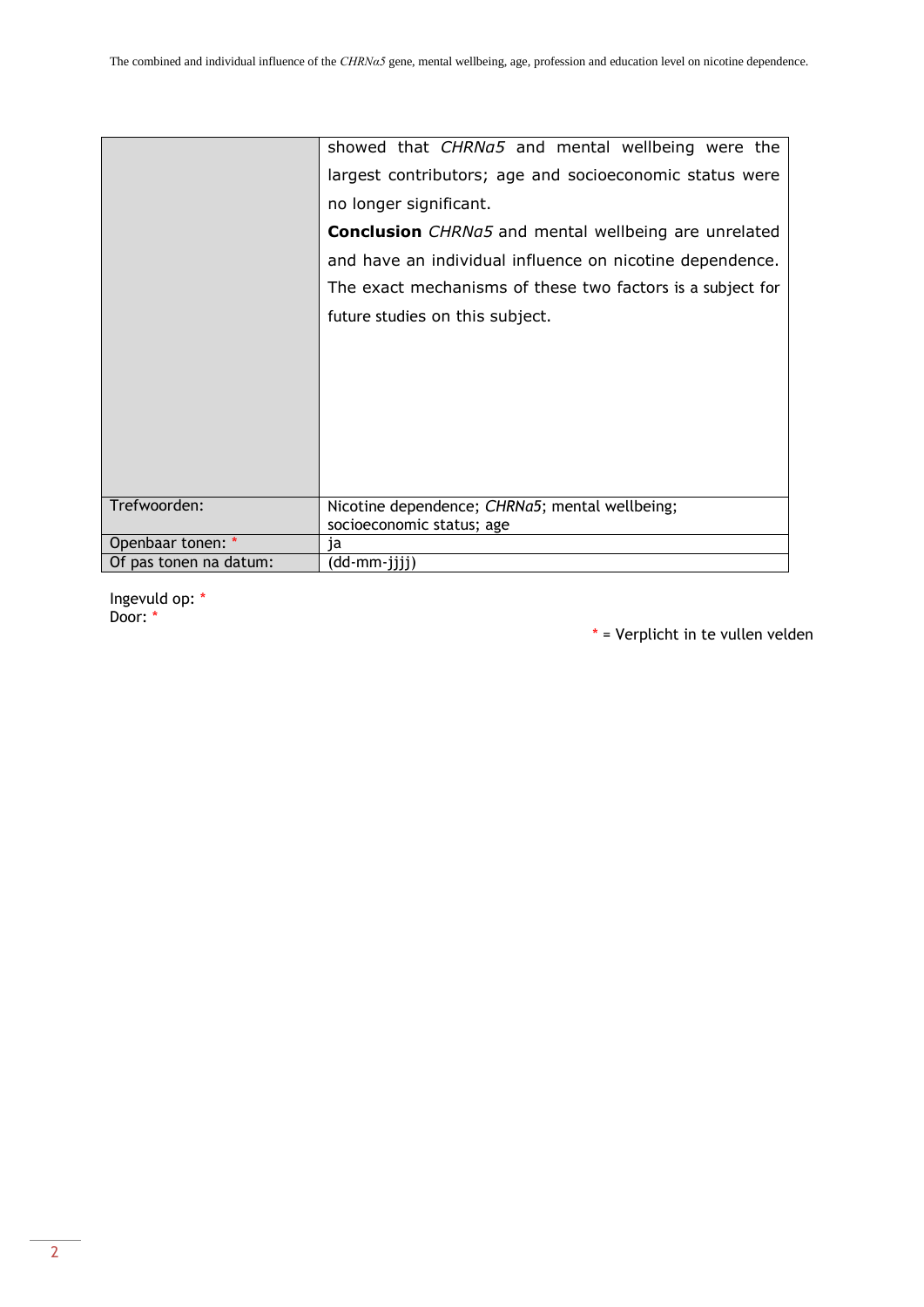The combined and individual influence of the *CHRNα5* gene, mental wellbeing, age, profession and education level on nicotine dependence.



Master Thesis *September 2011*

**The combined and individual influence of the** *CHRNα5* **gene, mental wellbeing, age, profession and education level on nicotine dependence.**

| Name:           | K.M. Stringa, BSc                                                                  |
|-----------------|------------------------------------------------------------------------------------|
| Student number: | 3005151                                                                            |
| Mentor:         | Dr. M.F. Aukes                                                                     |
| Second mentor:  | Prof. Dr. L.J.P. van Doornen                                                       |
| College:        | Utrecht University, Faculty of Social Sciences, Clinical and Health Psychology     |
| Research site:  | University Medical Center Utrecht, Department of Psychiatry, Building Blocks study |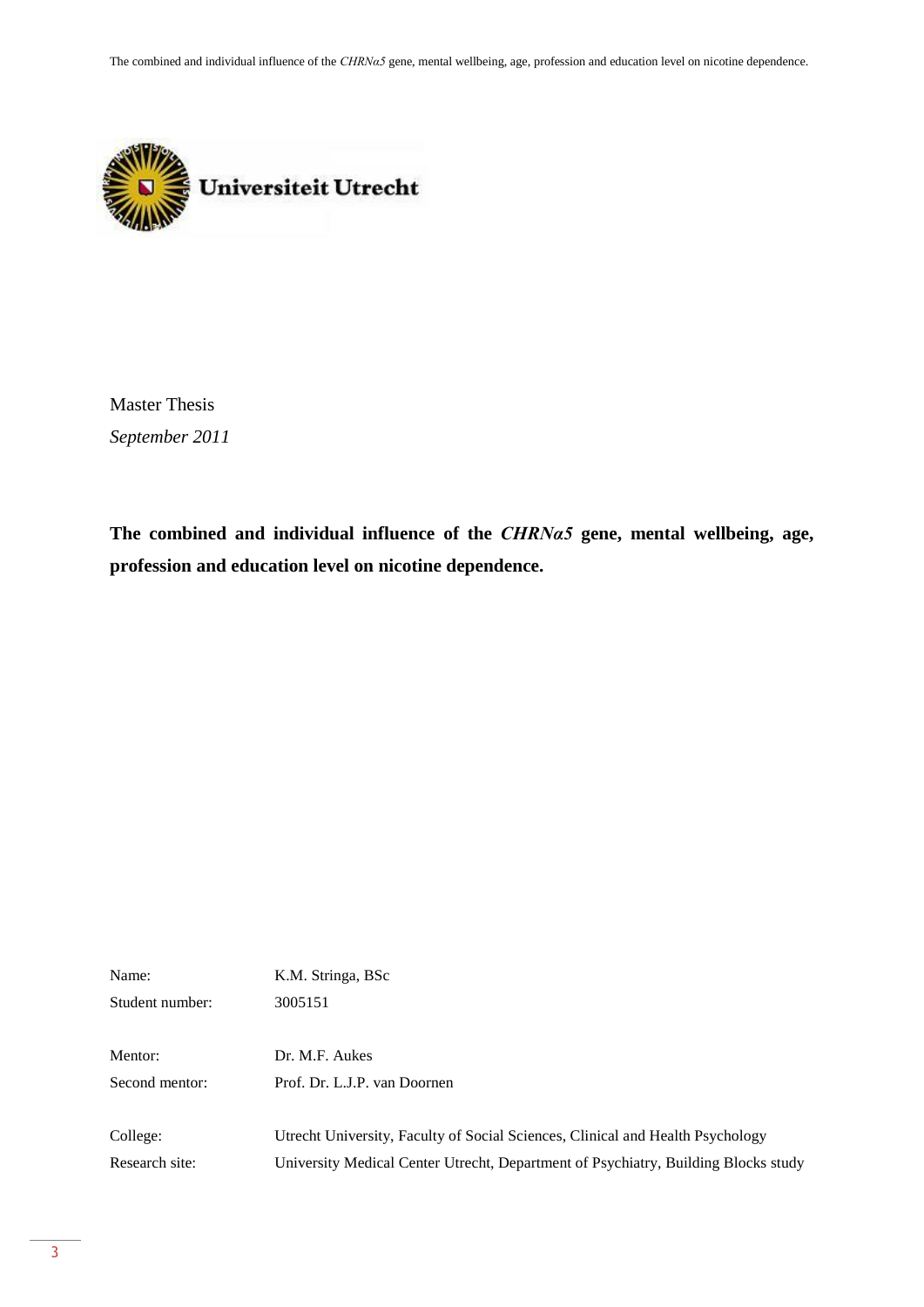#### **Abstract**

**Background** Cigarette smoking has become a worldwide health problem. When tobacco use turns into nicotine dependence it causes users to keep smoking cigarettes despite serious risks to health, withdrawal symptoms when an attempt to quit is made, as well as a high probability of fallback. Several factors are known to contribute to nicotine dependence, such as genes, socioeconomic status and mental wellbeing. The aim of this study is to unravel the effects of the *CHRNα5* gene, mental wellbeing and socioeconomic status are analyzed to see if we can replicate the known effect these have on nicotine dependence and to see how these factors work together.

**Method** This study was performed with individual health profiles of 1393 current smokers available including socioeconomic information, SCL-90 score used to measure mental wellbeing, age and, of a smaller group, *CHRNα5.*

**Results** Individual effects were found for *CHRNα5*, mental wellbeing, education and age. Logistic regression showed that *CHRNα5* and mental wellbeing were the largest contributors; age and socioeconomic status were no longer significant.

**Conclusion** *CHRNα5* and mental wellbeing are unrelated and have an individual influence on nicotine dependence. The exact mechanisms of these two factors is a subject for future studies on this subject.

# **Introduction**

#### *Nicotine dependence*

Ever since the link between tobacco smoking and lung cancer was identified in the 1950s, research to the dangers of smoking kept increasing, and let us to the current knowledge that cigarette smoking is the number one preventable cause of death and disability in developed countries (Edwards, 2004). Even with these facts in mind, around 1.2 billion people worldwide smoke, and it is estimated that 8.8% of deaths are caused by tobacco use (World Health Organisation, 2002).

When tobacco use turns into nicotine dependence it causes users to keep smoking cigarettes despite serious risks to their health, withdrawal symptoms when an attempt to quit is made, as well as a high probability of fallback (Piasecki, Piper & Baker, 2010). The Diagnostic and Statistical Manual of Mental Disorders (DSM-IV) defines substance abuse as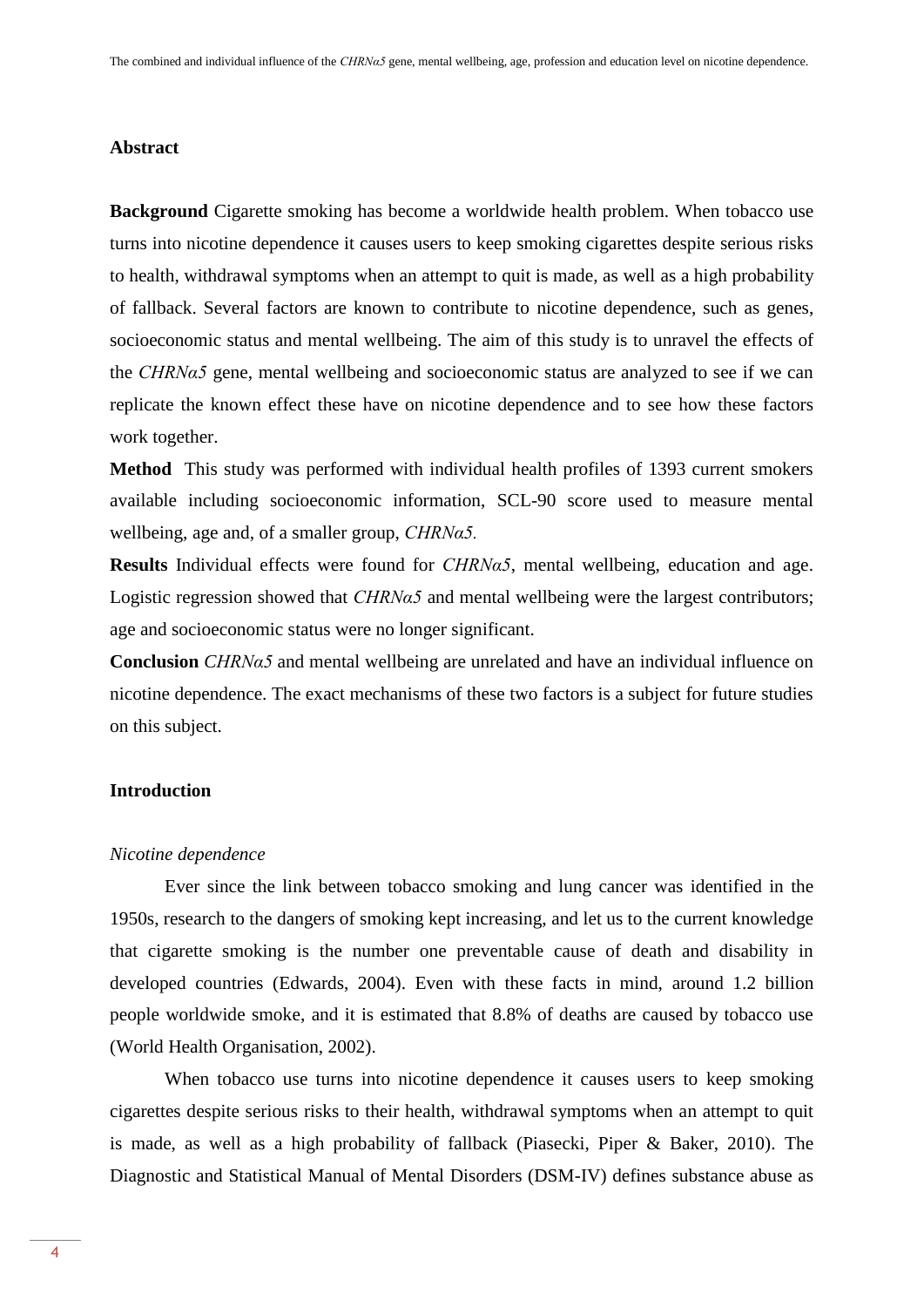a pattern of substance use that causes significant limitation in everyday life and/or suffering including three or more of seven criteria:

- 1 Tolerance (marked increase in amount; marked decrease in effect)
- 2 Characteristic withdrawal symptoms; substance taken to relieve withdrawal
- 3 Substance takes in larger amounts and for longer period than intended
- 4 Persistent desire or repeated unsuccessful attempt to quit
- 5 Much time/activity to obtain, use, recover
- 6 Important social, occupational, or recreational activities given up or reduced
- 7 Use continues despite knowledge of adverse consequences (e.g. failure to fulfil role obligation, use when physically hazardous)

Even though the DSM-IV criteria for nicotine dependence are still widely used in tobacco research, its usability and definition has been under a lot of debate (Caraballo, Novak & Asman, 2009). The definition and criteria the DSM-IV uses for nicotine dependence are identical to those used for other substance abuse disorders. The criteria for substance dependence were based on observations regarding alcohol and opioid dependence, which differs from nicotine dependence in that there is an added social and behavioural harm, which does not exist in nicotine dependence. Consequently, many of the criteria the DSM-IV mentions are not applicable to tobacco users and are therefore rarely used in research on nicotine dependence (Hughes, Baker, Breslau, Covey & Shiffman, 2011). In addition, the criteria set by DSM-IV have less validity in predicting nicotine dependence than other measures used in research, such as cigarettes smoked per day (CPD) or time to the first cigarette after waking up in the morning. Berrettini et al (2008) performed an analysis to create a clearer picture of the relationship between CPD and the criteria set by the DSM-IV for nicotine dependence. With this analysis, they discovered that a CPD of 25 cigarettes or more per day gave a specificity of 90%, meaning that of people smoking 25 cigarettes a day or more 90% were defined as nicotine dependent by the DSM-IV, making it a reliable cut-off for separating light smokers from nicotine dependent smokers.

In the search to develop a better understanding and find a possible solution for the worldwide problem smoking has become, studies on smoking behaviour have suggested several factors playing a role in nicotine dependence, including genetic factors, mental wellbeing and socioeconomic status.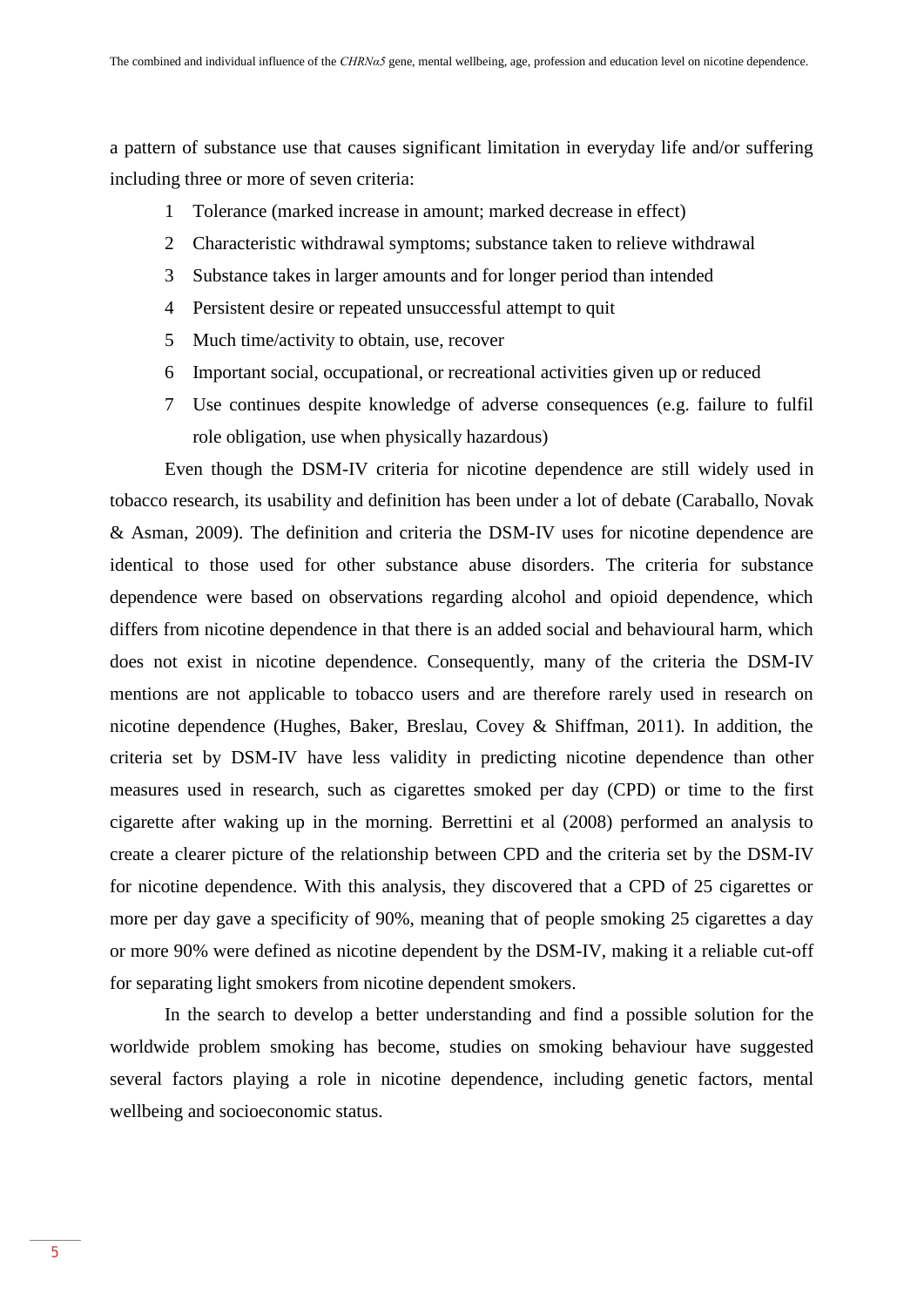#### *Genetic factors*

Family, adoption and twin studies have indicated that genes influence both smoking initiation and maintenance, with the genetic factors being more prominent for nicotine dependence (Sullivan & Kendler, 1999). The heritability of nicotine dependence is substantial, with estimations ranging from 44 to 60% (Lessov et al., 2004). When smoked, nicotine binds to nicotinic acetylcholine receptors, which are then decoded by specific genes (Greenbaum, & Lerer, 2009). On the quest for these genetic contributors, many candidate genes have been researched. Saccone et al. (2007) did an extensive study targeting 348 candidate genes with 3713 single-nucleotide polymorphism (SNPs), including the gene families known to be involved in the biological pathways of general dependence: nicotinic receptors, dopaminergic receptors and GABA receptors. One gene-cluster found on chromosome six, was discovered as being most influential. This gene-cluster includes cholinergic receptor, nicotinic, beta 3 (*CHRNβ3*), cholinergic receptor, nicotinic, alpha 3 (*CHRNα3*) and cholinergic receptor, nicotinic, alpha 5 (*CHRNα5*). Of these three, SNP rs16969968 in *CHRNα5* struck as the most interesting, with people with the AA genotype, as opposed to people with other genotypes, being nearly twice as likely to have symptoms of nicotine dependence. Conlon and Bewick (2011) found that Women with the AA genotype were even 5.5 times more likely to be heavy smokers as opposed to women with the GG genotype. Further support is found by Berrettini et al. (2008). In their study, *CHRNα3* was found to be the most obvious candidate gene, but they describe the possibility that allele(s) that influence nicotine dependence may lie within *CHRNα3, CHRNα5* or both. In addition, Weiss et al. (2008) found the *CHRNβ3, CHRNα4* and *CHRNα5* cluster to be related to nicotine dependence when the subject had started smoking before the age of sixteen, but found no relation when the subject had started smoking after the age of sixteen.

#### *Socioeconomic status*

Socioeconomic status (SES) is most frequently measured by education level, income and occupation, and has a clear relationship with poor health, morbidity and mortality (Adler & Newman, 2002; Siegrist & Marmot, 2004). SES has also been linked with smoking behaviour; those with low SES are more likely to smoke cigarettes, to smoke for longer periods of time, have more trouble to quit smoking and are more likely to suffer from smoking-related diseases (Harwoord, Salsberry, Ferketich & Wewers, 2007; Businelle et al. 2010). Cigarette smokers are also more likely to be poor and have a low education (Healton &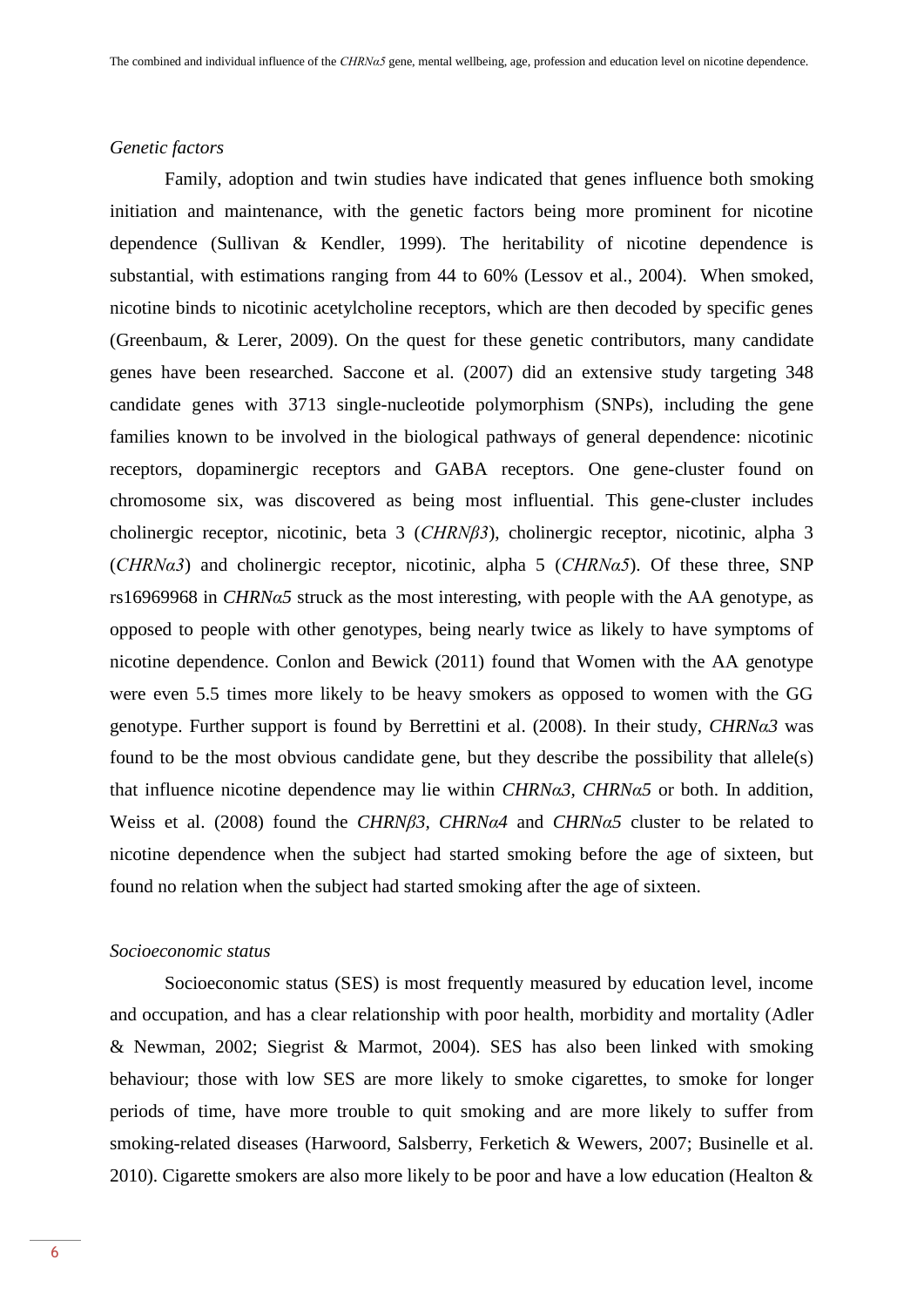Nelson, 2004). An interesting study on the relationship between these three different aspects of SES and smoking was performed by Barbeau, Krieger & Soobader (2004). Using data of a National Health Survey they analyzed current smoking, attempts to quit smoking and former smoking in people of different social positions, clustered in different occupational classes, income, education, race/ethnicity and gender. A difference was found when looking at current smoking behaviour. Compared to an estimated 26% smokers in the total population, prevalence rates of current smoking among whites with less than a high school degree were 33.9% to 57%, among those with lower rated occupations 37.3% to 38.9%, and among those falling in the lowest income group 41.8%. These numbers give a clear picture of the distribution of smoking in different socioeconomic groups. Marie, Fergusson & Boden (2010) found that SES is not just related to smoking behaviour, but to nicotine dependence as well. They performed a longitudinal study on a New Zealand birth cohort, and found that Maori had significantly higher rates of nicotine dependence than non-Maori. However, this effect disappeared when they controlled for SES.

## *Mental wellbeing*

Previous studies have found that smoking is highly associated with numerous mental disorders, including depression, alcoholism and schizophrenia. In addition, depression is associated with being less likely to quit smoking (Glassman, 1993). This association may be a two-way causality. It is often suggested that people with mental disorders use cigarette smoking as a form of self-medication, mostly for alleviating depressive symptoms, since the psychoactive effects of nicotine help elevate mood (Glass, 1990). On the other hand, some studies found evidence to support the fact that cigarette smoking contributes to the development of mental disorders, anxiety disorders in particular, because of the presumed anxiogenic effects of nicotine (Johnson et al. 2000; West & Hajek, 1997).

Lasser and colleagues (2000) performed a population-based prevalence study on smoking behaviour and patterns in current and lifetime smokers with history of mental illness divided in none, past problems, and mental illness in the past month. Both the group that had mental illnesses in the past and the group that had mental illnesses in the past month smoked significantly more (current and lifetime) than the group which never had mental illnesses. The same trend is also found among nicotine dependent people (John, Meyer, Rumpf & Hapke, 2004), and it has been shown that at least 50% of nicotine dependent smokers meet criteria for one or more other mental disorders (Schmitz, Kruse, & Kugler, 2003). They concluded that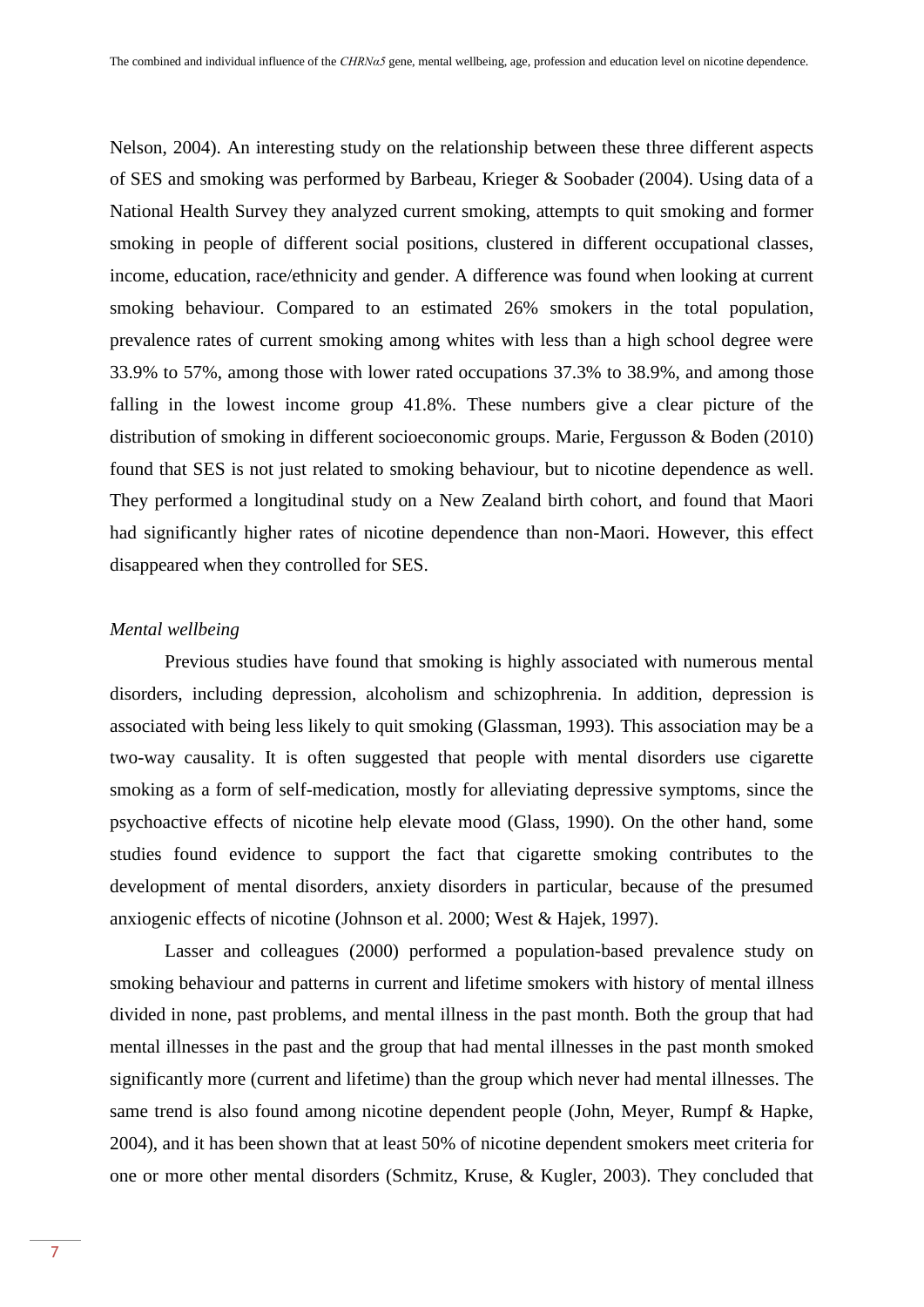the onset of psychiatric illnesses might be facilitated by nicotine dependence, and the persistence of this dependence might be reinforced by psychiatric illnesses. It has also been shown that this relationship does not only apply to psychiatric disorders. Negative affect, compared to positive affect, was also found to predict nicotine dependence (McChargue, Cohen, & Werth Cook, 2004).

## *The present study*

We know *CHRNα5* is strongly related to nicotine dependence. However, it remains unclear how other factors, such as SES and mental wellbeing, which are known to have an effect on nicotine dependence, coincide with the effect of *CHRNα5.* The aim of this study is to unravel the effects of the previously described three factors on nicotine dependence in a normal population. To our knowledge, no previous studies have combined these three factors together. We hypothesize that *CHRNα5* acts independently, mental wellbeing and SES, however, are known to influence each other (Lorent et al. 2003) because different SES groups have different access to mental health resources, different knowledge on mental health and different lifestyles (Link & Phelan, 1995). Our research question is whether *CHRNα5*, SES and mental wellbeing are independent or if they act in concert and which of these factors proves to be most predicting.

## **Method**

## *Participants*

Participants are part of the Utrecht Health Project (UHP; Grobbee ea 2005), an ongoing population-based follow-up study embedded in primary care in a newly developed residential area in the Netherlands (Leidsche Rijn, Utrecht). Starting in 2000, all new inhabitants were invited by their general practitioner to participate in the UHP, forming a dynamic 'general population' cohort. When Informed Consent was obtained, general assessments (medical history, socio-demographical characteristics, biometrical and physiological measurements including SCL90, smoking, DNA) were obtained forming an individual health profile (IHP). A group of 7257 subjects participated and submitted a blood sample for genetic analysis. The first 2,400 participants with four Dutch ancestors, available IHP data, and sufficient available DNA, were genotyped for candidate genes, including *CHRNα5*. Relatives were not included. For this study, the original group of 7257 people was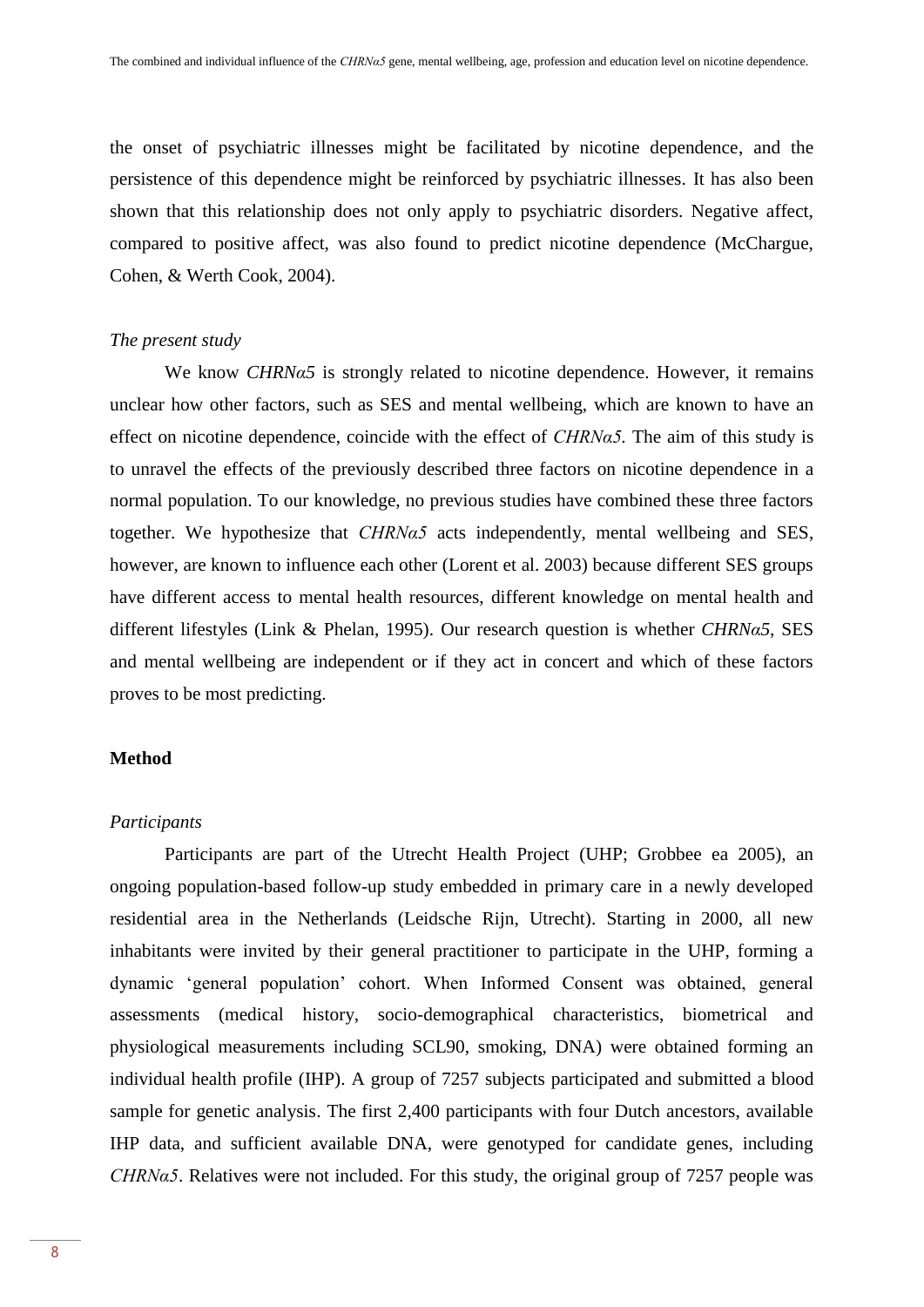reduced to 1393, selecting only those who currently smoke one cigarette per day or more. Of this group of 1393 participants who smoke, genes of 462 people were available. To test the combined influence of the factors, we used data of 334 current smokers of whom all data on the four factors was available. Of these current smokers 289 smoke 1-24 cigarettes per day and form the light smokers group, the remaining 45 smoke 25 or more cigarettes per day and form the nicotine dependent group.

#### *Instruments*

Nicotine dependence was measured by number of cigarettes currently smoked per day and categorised into groups of light smokers and nicotine dependents using the cut-off of 25 cigarettes or more per day (Berretti et al. 2008). Current smoking was assessed in the IHP questionnaire.

To measure participants' mental wellbeing, the Dutch translation of the Symptom Check-List 90-R (SCL-90-R; Arrindell & Ettema, 2005) was used; a widely administered psychological status symptom inventory, originally created by Derogatis, Lipman & Cavi (1973). The total score of the SCL-90-R represents the overall level of psychological and physical dysfunction. The total scores were categorised on an ordinal 7 point scale from 1 (*very low*) to 7 (*very high*) on the basis of norm scores from the general population (SCL-90- R manual; Arrindell & Ettema, 2005).

Participants' socioeconomic status was derived from questions in the IHP. Participants were asked for their highest level of education, their current profession or last profession if unemployed as well as current salary of all family members combined.

# *Genotyping*

SNP rs16969968 (*CHRNα5*) was genotyped using a Taqman® SNP Genotyping assay on a 7900HT Real-Time PCR System according to the manufacturer's protocol (Applied Biosystems, Foster City. assay order number: C\_26000428\_20 and C\_11592758\_10).

# *Procedures*

After moving to the newly developed district 'Leidsche Rijn' in Utrecht, the new inhabitants had to subscribe to a new healthcare centre and general practitioner. At this first visit, inhabitants were asked to take part in a general health survey (LRGP). In this survey, they filled out a list of questionnaires, ranging from general information to environmental,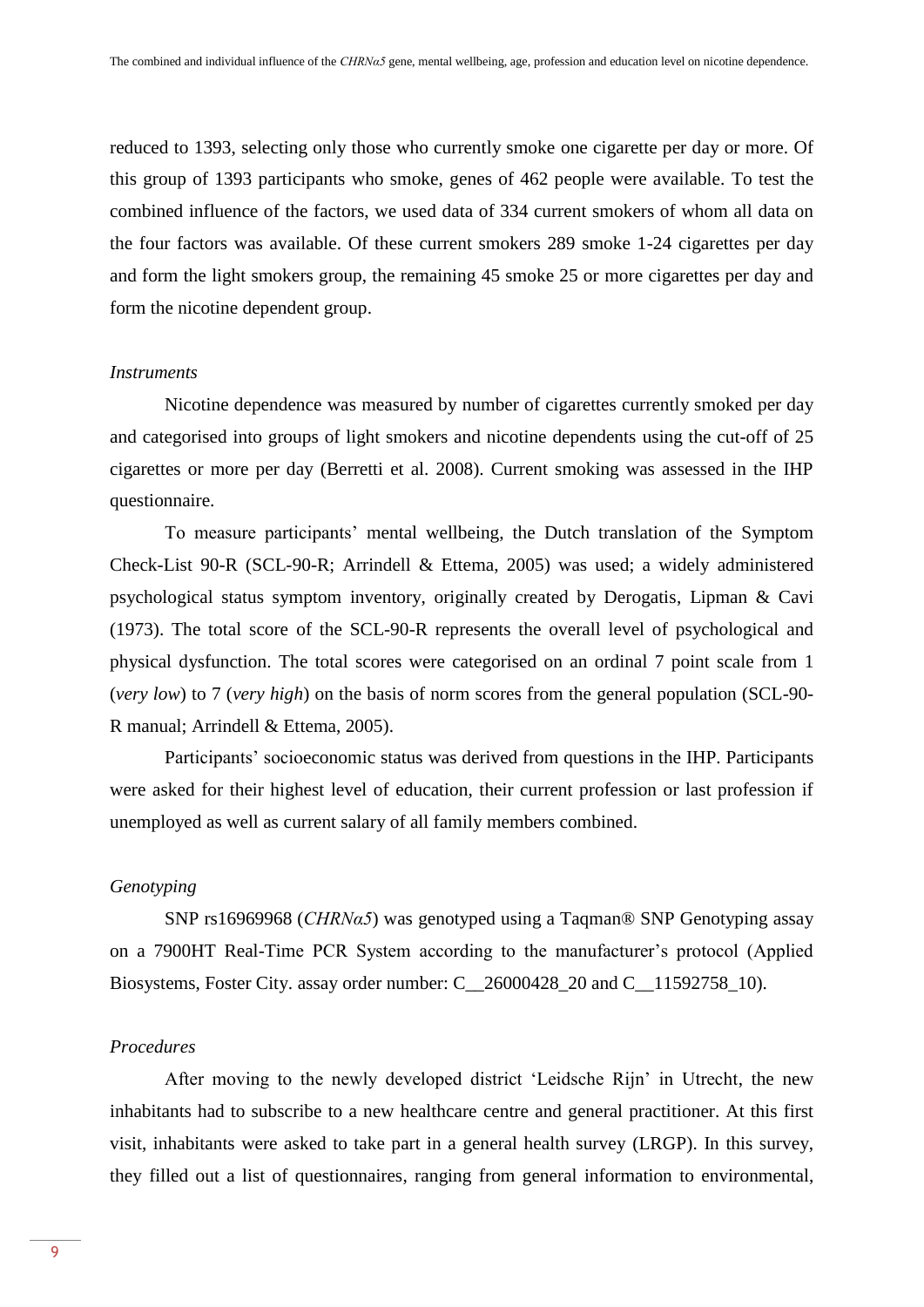medical and psychological questions, including the SCL-90-R and questions about their socioeconomic status. They were also asked to submit a blood sample for genetic analyses.

## *Data analysis*

Missing values affect the power of statistical analyses if participants with incomplete data are excluded. Furthermore, complete-case analysis will give biased results because nonresponse to a particular question is usually not completely at random (van der Heijden, 2006). Therefore, missing values were substituted using multiple imputation based on linear regression under the assumption that these values depend on observed values (missing at random).

Chi-square analyses were performed to test if *CHRNα5*, mental wellbeing and socioeconomic status are related to nicotine dependence. To correct for demographic differences in smoking behavior, a chi-square analysis is performed to test for differences in sex, and a t-test for age. All significant or trend factors were then combined in correlation analyses to see if they were associated with each other, for these analyses, a two-tailed Spearman's correlation was used. To measure the combined influence of these factors, logistic regression analyses were performed, where *CHRNα5* was analyzed using the three different alleles separately. All analyses were performed using SPSS 15.0.1.

# **Results**

Table 1 provides the characteristics of the groups of light smokers (<25 CPD) and nicotine dependents on *CHRNα5*, mental wellbeing, socioeconomic status, age and sex.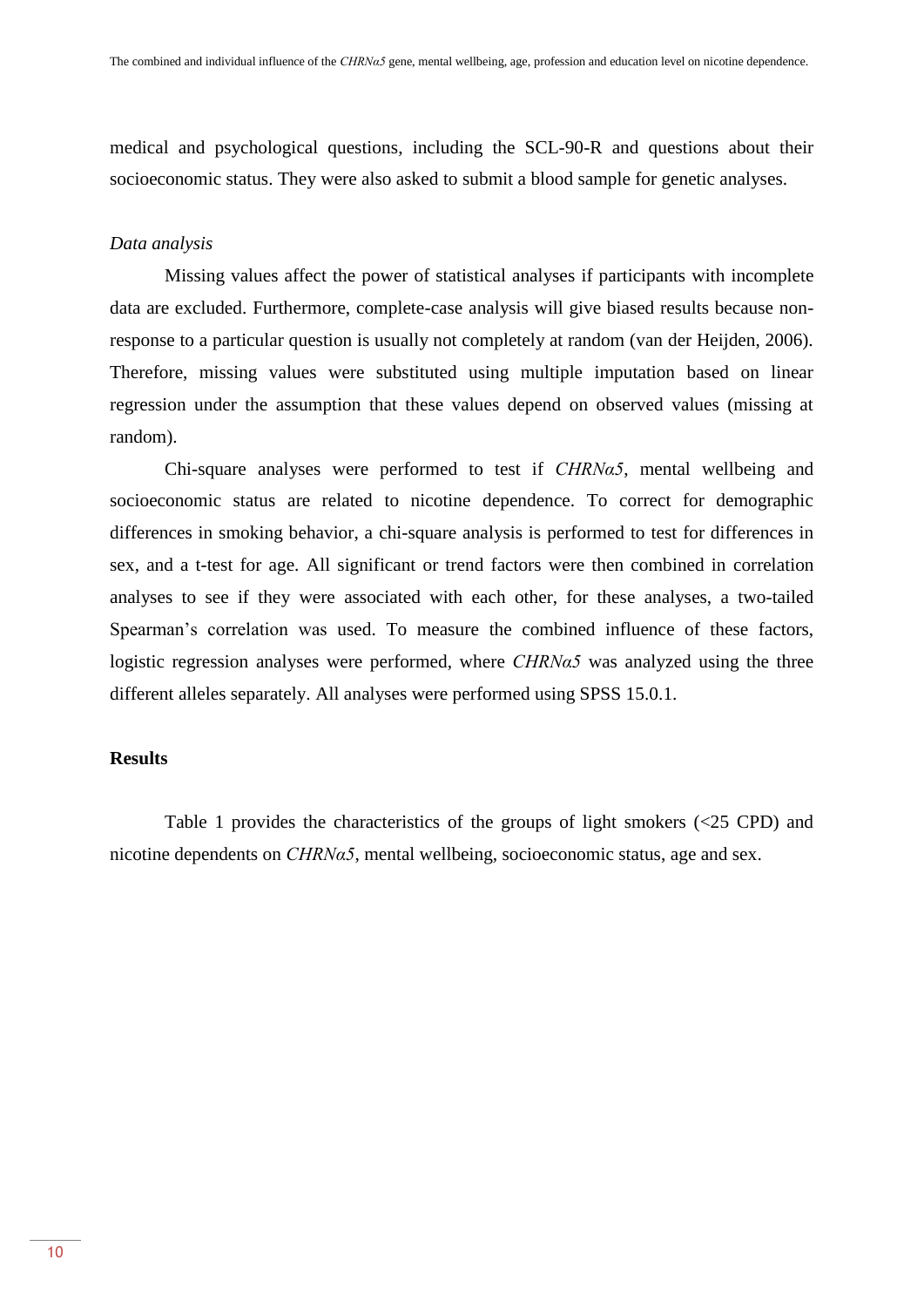|                  | $<25$ CPD      | $\geq$ 25 CPD  | Sig        |
|------------------|----------------|----------------|------------|
|                  | N(%)           | N(% )          |            |
| Age $(M, sd)$    | 38,91 (11.333) | 42,24 (10.946) | p<.001     |
| <b>Sex</b>       |                |                | $p = 180$  |
| - Male           | 563 (46.6%)    | 96 (51.9%)     |            |
| - Female         | 645 (53.4%)    | 89 (48,1%)     |            |
| $CHRN\alpha5$    |                |                | $p = .031$ |
| $- AA$           | 39 (9.8%)      | $10(18,2\%)$   |            |
| - $AG$           | 178 (44.5%)    | 29 (52,7%)     |            |
| - GG             | 183 (45.8%)    | $16(29,1\%)$   |            |
| Mental wellbeing |                |                | p<.001     |
| - very low       | 63 (7.4%)      | $9(6.0\%)$     |            |
| $-$ low          | 116 (13.6%)    | $16(10.6\%)$   |            |
| - below average  | 365 (42.7%)    | 47 (31.1%)     |            |
| - average        | 90 (10.5 %)    | $16(10.6\%)$   |            |
| - above average  | $60(7.0\%)$    | $8(5.3\%)$     |            |
| - high           | 119 (13.9%)    | 38 (25.2%)     |            |
| - very high      | 42 (4.9%)      | $17(11.3\%)$   |            |
| SES education    |                |                | $p = .003$ |
| - high           | 281 (23.3%)    | 31 (16.8%)     |            |
| - medium         | 575 (47.6%)    | 78 (42.2%)     |            |
| - low            | 352 (29.1%)    | 76 (41.1%)     |            |
| SES profession   |                |                | $p = .065$ |
| - paid work      | 929 (78.0%)    | 133 (71.9%)    |            |
| - no paid work   | 262 (22.0%)    | 52 (28.1%)     |            |
| SES income       |                |                | $p = .132$ |
| - high           | 795 (65.8%)    | 111 (60.0%)    |            |
| - medium         | 186 (15.4%)    | 39 (21.1%)     |            |
| $-$ low          | 229 (18.8%)    | 35 (18.9%)     |            |

Table 1 Age, sex, *CHRNα5*, mental wellbeing and socioeconomic status for light smokers and nicotine dependents.

Abbreviations: SES is Socioeconomic Status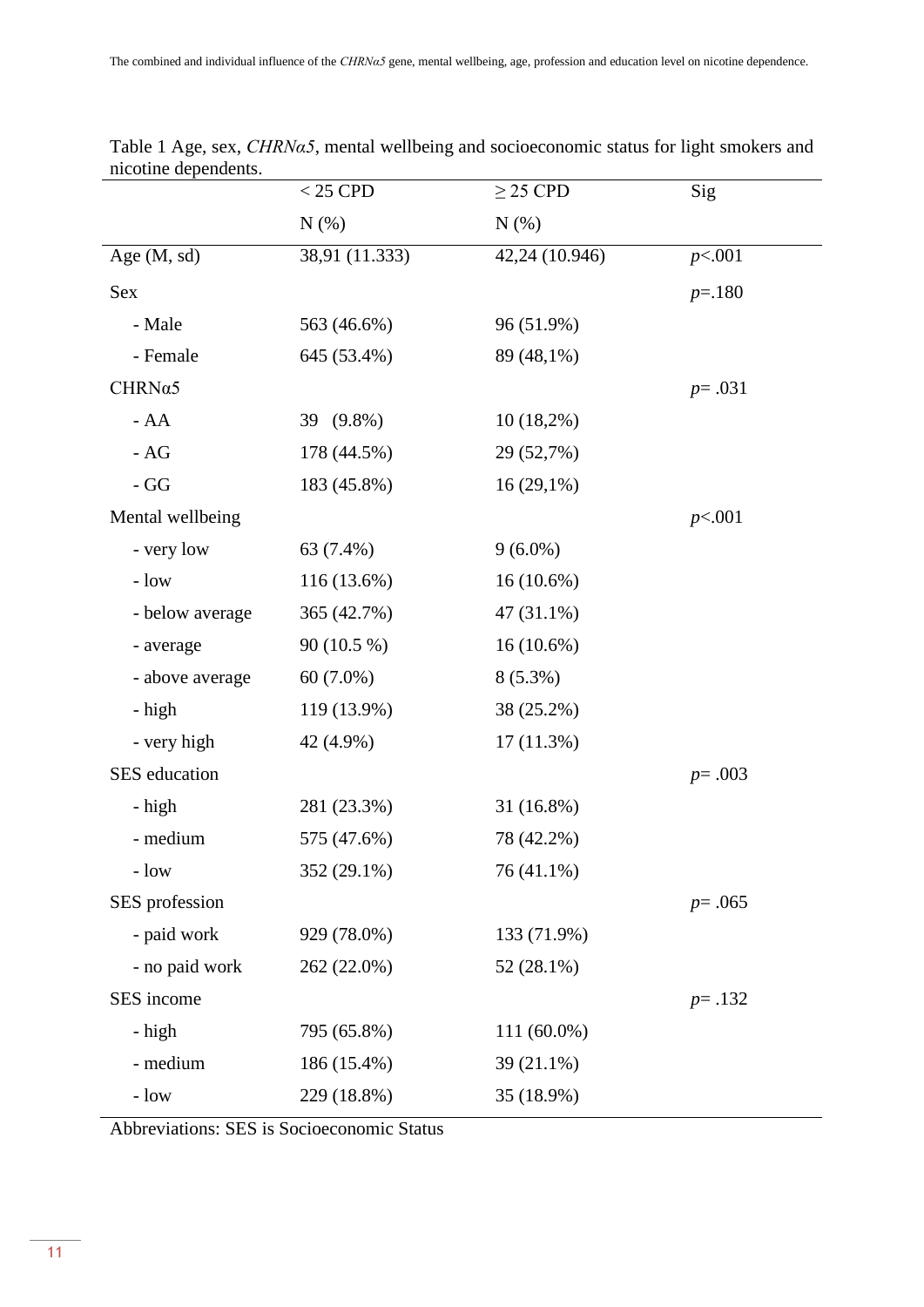Light smokers have an average age of 38.91 (sd=11.333). In contrast, nicotine dependents have an average age of 42.24 (sd=10.946). This difference is significant;  $t(1390)=3.741$ ,  $p<.001$ , nicotine dependents are on average older than light smokers.

Of the 1393 current smokers, 47.3% was male, 52.7% female (Table 1). No significant effect was found,  $\chi^2(1, N=1393) = 1.798$ , *p*=.206.

Of the light smokers, 54.3% is either carrier of the AG-allele or the AA-allele. Of the nicotine dependent group, 70.9% was A-carrier. The difference in proportions is significant,  $\gamma^2(2, N=455) = 6.980, p=.031$ . Proportions are also shown in figure 1.



Figure 1. Distributions (%) of different genotypes in light smokers and nicotine dependents.

The difference in SCL-90 scores were differently distributed over light smokers and nicotine dependents, which was significant,  $\chi^2(1, N=1006) = 23.559$ ,  $p < .001$  (Table 1). This means that nicotine dependents score higher on the SCL-90 compared to light smokers. Proportions are also shown in figure 2.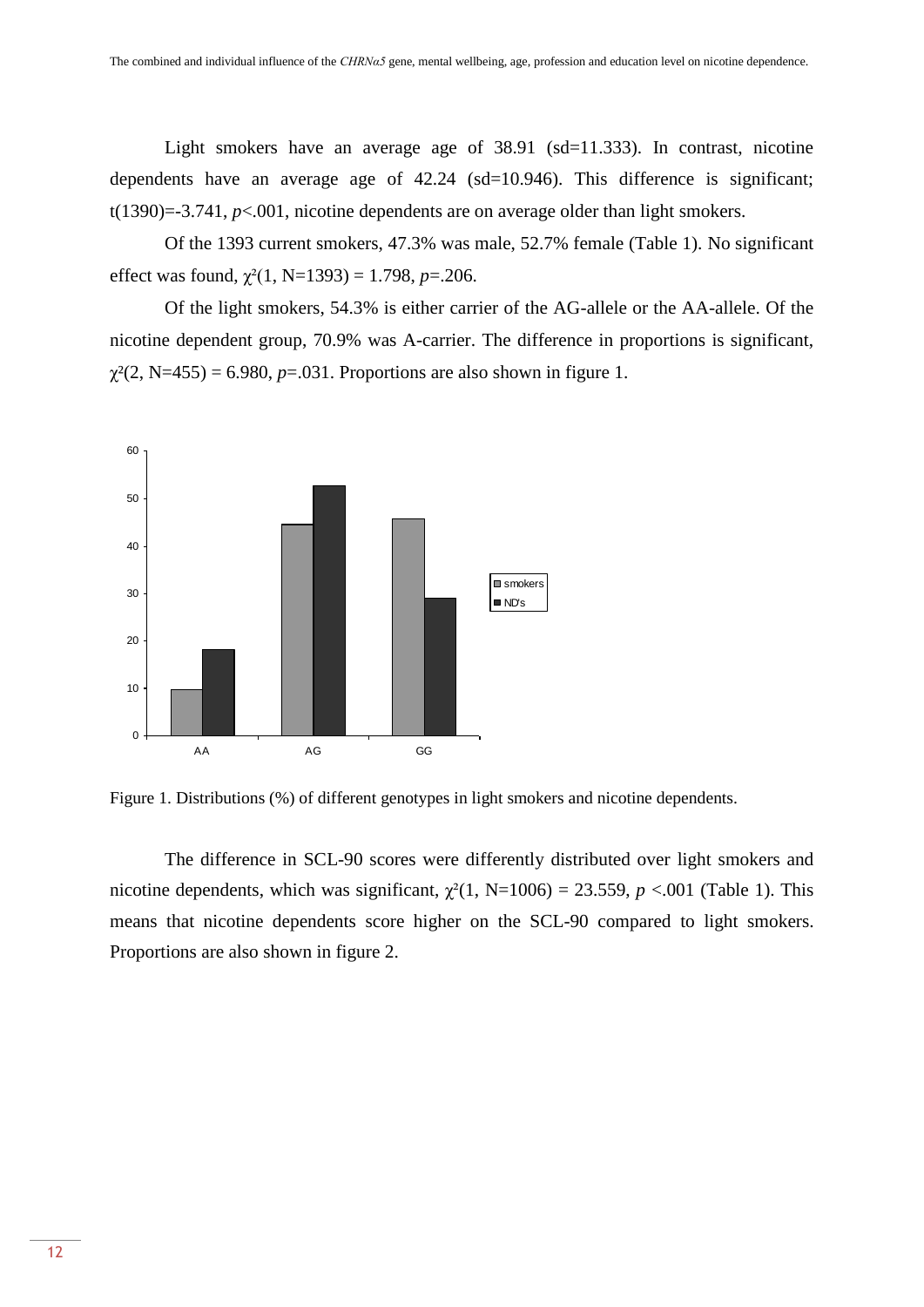

Figure 2. Distributions of SCL-90 norm scores in light smokers and nicotine dependents.

The difference in proportions when we look at education is significant,  $\chi^2(2, N=1393)$  $= 11.489$ ,  $p=0.003$ , meaning that the education level of nicotine dependents is significantly lower than the education level of light smokers. When we look at profession, a trend is visible, yet no significant effect is found,  $\chi^2(1, N= 1376) = 3.394$ , *p*=.065. Looking at the third factor of SES, income, we found no effect,  $\chi^2(2, N=1393) = 4.043$ ,  $p=.132$  (Table 1). Proportions of level of education for the groups of smokers are also shown in figure 3.



Figure 3. Distributions of education level in light smokers and nicotine dependents.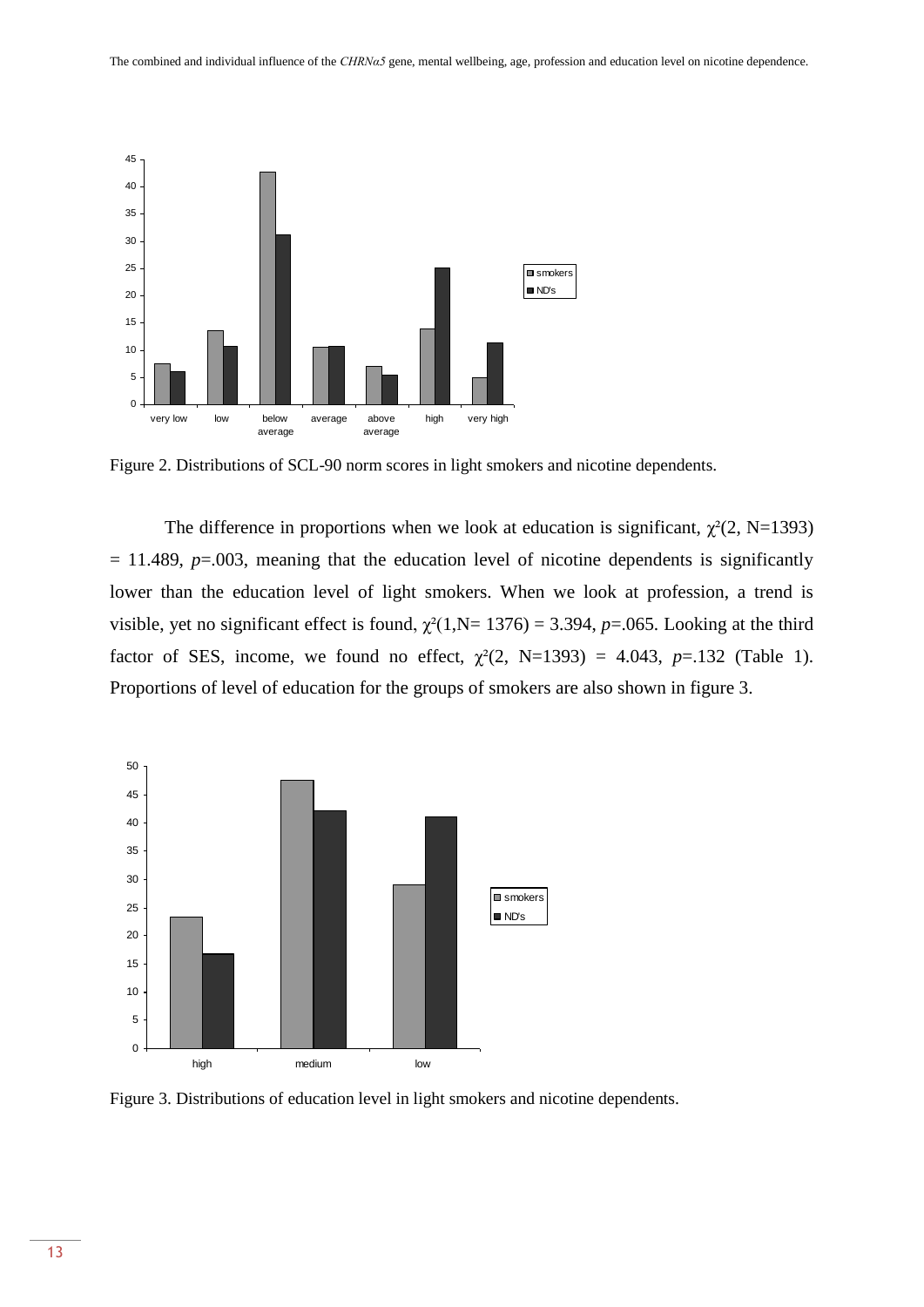## *Relations among significant and trend factors*

The four significant factors from the univariate analyses, i.e. mental wellbeing, *CHRNα5*, education level, and age were then combined in different bivariate analyses, adding profession, which was not significant but showed a trend. They were analyzed in pairs to see how these influence each other. Table 2 provides the correlations between *CHRNα5*, mental wellbeing, education, profession and age.

|              | CHRNa5                 | M. wellbeing      | Education         | Profession        | Age               |
|--------------|------------------------|-------------------|-------------------|-------------------|-------------------|
|              | Spearman's<br>$\Omega$ | Spearman's $\rho$ | Spearman's $\rho$ | Spearman's $\rho$ | Spearman's $\rho$ |
|              | (sig.)                 | (sig.)            | (sig.)            | (sig.)            | (sig.)            |
| CHRNa5       |                        | $-.007$           | .009              | $-.018$           | $-.022$           |
|              |                        | $(p=.800)$        | $(p=.656)$        | $(p=.384)$        | $(p=.299)$        |
| M. wellbeing |                        |                   | $-.154$           | .179              | .065              |
|              |                        |                   | (p<.001)          | (p<.001)          | (p<.001)          |
| Education    |                        |                   |                   | $-.306$           | $-.300$           |
|              |                        |                   |                   | (p<.001)          | (p<.001)          |
| Profession   |                        |                   |                   |                   | .344              |
|              |                        |                   |                   |                   | (p<.001)          |
|              |                        |                   |                   |                   |                   |

Table 2. Correlations between *CHRNα5*, mental wellbeing, education, profession and age

No significant correlations were found when *CHRNα5* was combined with either mental wellbeing, education, profession or age. Other combinations, not including *CHRNα5*, were all significant (Table 2).

## *Relation between CHRNα5 and other factors*

The four significant factors from the univariate analyses, i.e. mental wellbeing, *CHRNα5*, education level and age, as well as profession, which showed a trend in univariate analysis, were then combined in a regression analysis to test for independent effects of the factors (Table 3).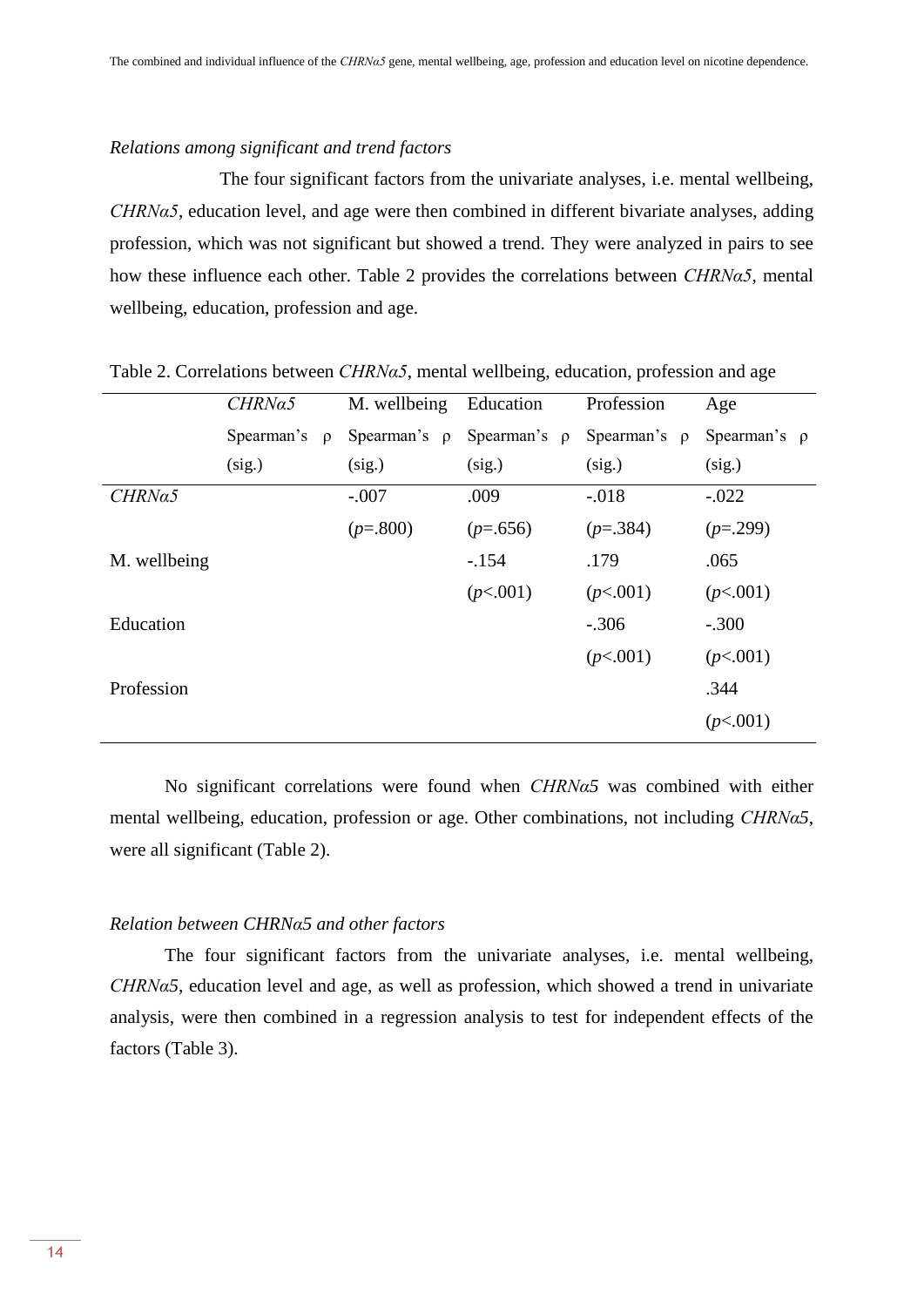|                  | Wald chi-square (df) | Sig        |
|------------------|----------------------|------------|
| Education        | 4.933(2)             | $p = .085$ |
| Mental wellbeing | 23.646(6)            | $p = .001$ |
| CHRNa5           | 11.421(2)            | $p = .003$ |
| Age              | 46.294(50)           | $p = .623$ |
| Profession       | 2.179(6)             | $p = .140$ |

Table 3. Regression coefficients of five factors on nicotine dependence.

When all five factors were included in the model, the overall fit is  $\gamma^2(61, N=331)$  = 80,110 *p*=.051. Both mental wellbeing and *CHRNα5* remained significant, meaning they contribute to the ability to predict nicotine dependence. Education, profession and age were no longer significant and do not add to the ability to predict nicotine dependence.

Table 4. Regression coefficients of two factors on nicotine dependence.

|                  | Wald chi-square (df) | Sig        |
|------------------|----------------------|------------|
| Mental wellbeing | 23.029(6)            | p<.001     |
| CHRNa5           | 7.764(2)             | $p = .021$ |

When education and age were removed from the model, the overall fit is  $\chi^2(8, N=334)$  $= 29.318$ ,  $p \le 0.001$ , mental wellbeing and *CHRNa5* remain significant (Table 4). This result suggests that both factors contribute independently to the ability to predict nicotine dependence.

# **Discussion**

This study is, to our knowledge, the first to combine several important risk factors for nicotine dependence. Mental wellbeing and *CHRNα5* were both significant when all factors were combined in logistic regression, meaning they were independently associated with nicotine dependence. This also means both have their own way of influencing smoking behaviour, which we also found when we compared mental wellbeing of the three different genotypes in a separate analysis; no significant effect was found here, meaning there is no relation between *CHRNα5* and mental wellbeing. We found that the effect of profession, education and age was lost once mental wellbeing and *CHRNα5* were added. Meaning that the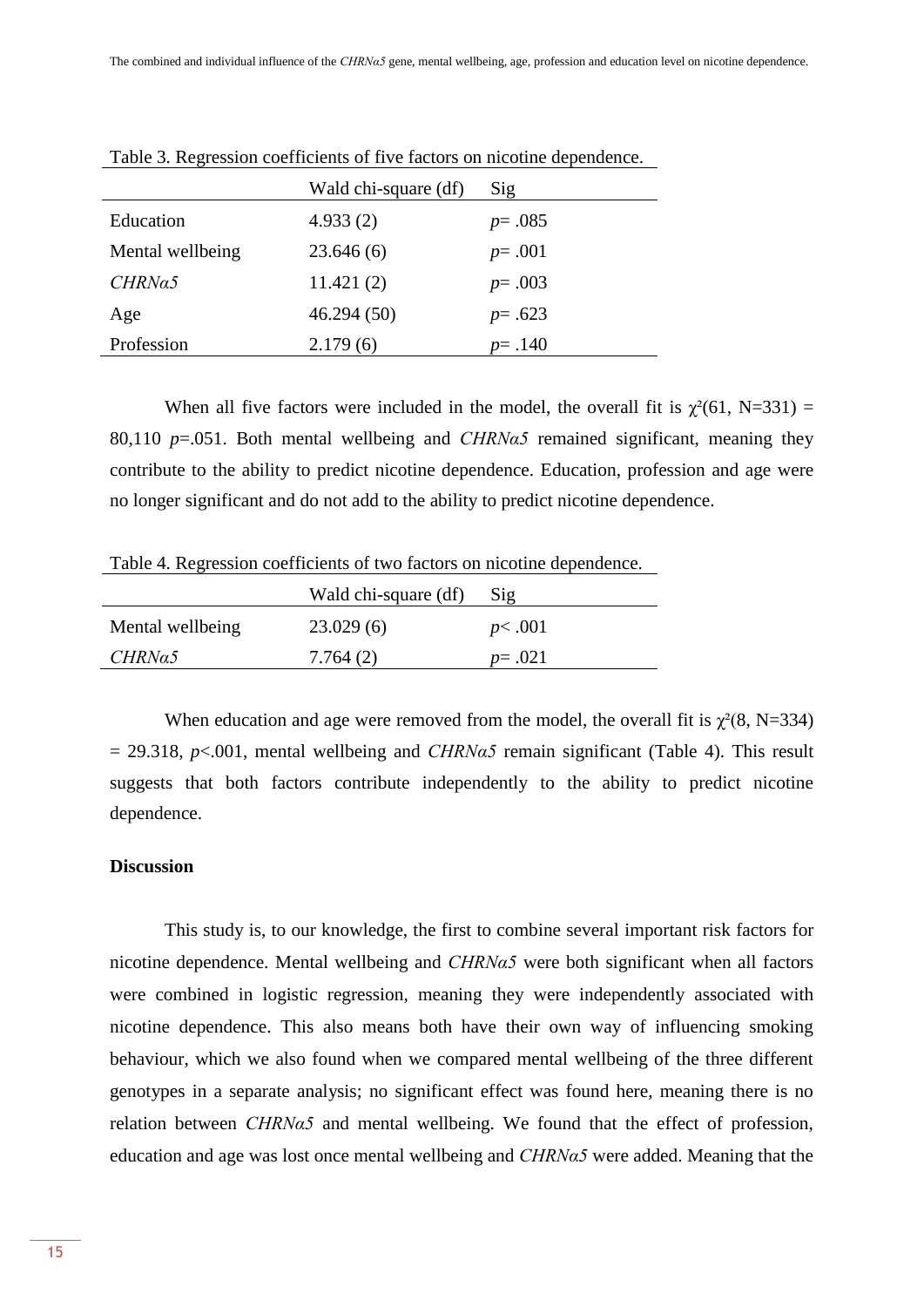individual effect education and age have on smoking behaviour and the trend that was found when profession was analyzed, could be explained by either mental wellbeing, *CHRNα5* or a combination of both.

In performing correlation analyses of all factors that proved to be influential to smoking and nicotine dependence, we found that *CHRNα5* was unrelated to any of the other factors, meaning that *CHRNα5* is not related or influenced by any of the other factors used in this study, and can be seen as a separate influence on smoking and nicotine dependence. Every combination of mental wellbeing, education, profession and age were significantly correlated, meaning these factors all influence each other.

We were also able to confirm existing studies in finding individual effects of *CHRNα5,* mental wellbeing, education level and age. (Berrettini et al., 2008; Saccone et al., 2007; Marie, Fergusson & Boden, 2010; McChargue, Cohen & Werth Cook, 2004). One of the factors studied was the known risk-gene *CHRNα5*. In the present study, this effect was also found in that there was a significant difference between light smokers and nicotine dependents. People with either the AA or AG allele were more likely to be nicotine dependent than people with the GG allele. The difference with existing studies is that they found the AAallele in particular to be the risk allele (Saccone et al. 2007), in the present study, being a carrier (AG) gave as much chance of being a nicotine dependent smoker as having the risk allele AA. Analyses on the individual effects of the known factor mental wellbeing showed us that low mental wellbeing corresponds to high-risk smoking behaviours i.e. nicotine dependence. This is congruent with previous studies on the effects of mental wellbeing on nicotine dependence (McChargue, Cohen, & Werth Cook, 2004). The risk of a low socioeconomic status has been partially confirmed in the current study. One of the three factors that form socioeconomic status, education, was found to be a significant predicting factor in nicotine dependence. A trend can be seen for profession, but not a significant difference. For income, no effect was found. Another difference with other studies is that the current study focuses on nicotine dependence compared to normal smoking, whereas other studies tend to focus on smoking in general. More study is probably necessary on the effect this gene has on smoking behaviour to get a clearer picture.

How exactly genes and mental wellbeing influence smoking and nicotine dependence cannot be derived from the results of the current study. It did, however, became evident that mental wellbeing and *CHRNα5* both contribute to predicting nicotine dependence, meaning they both have their own influence on nicotine dependence. This might suggest that there is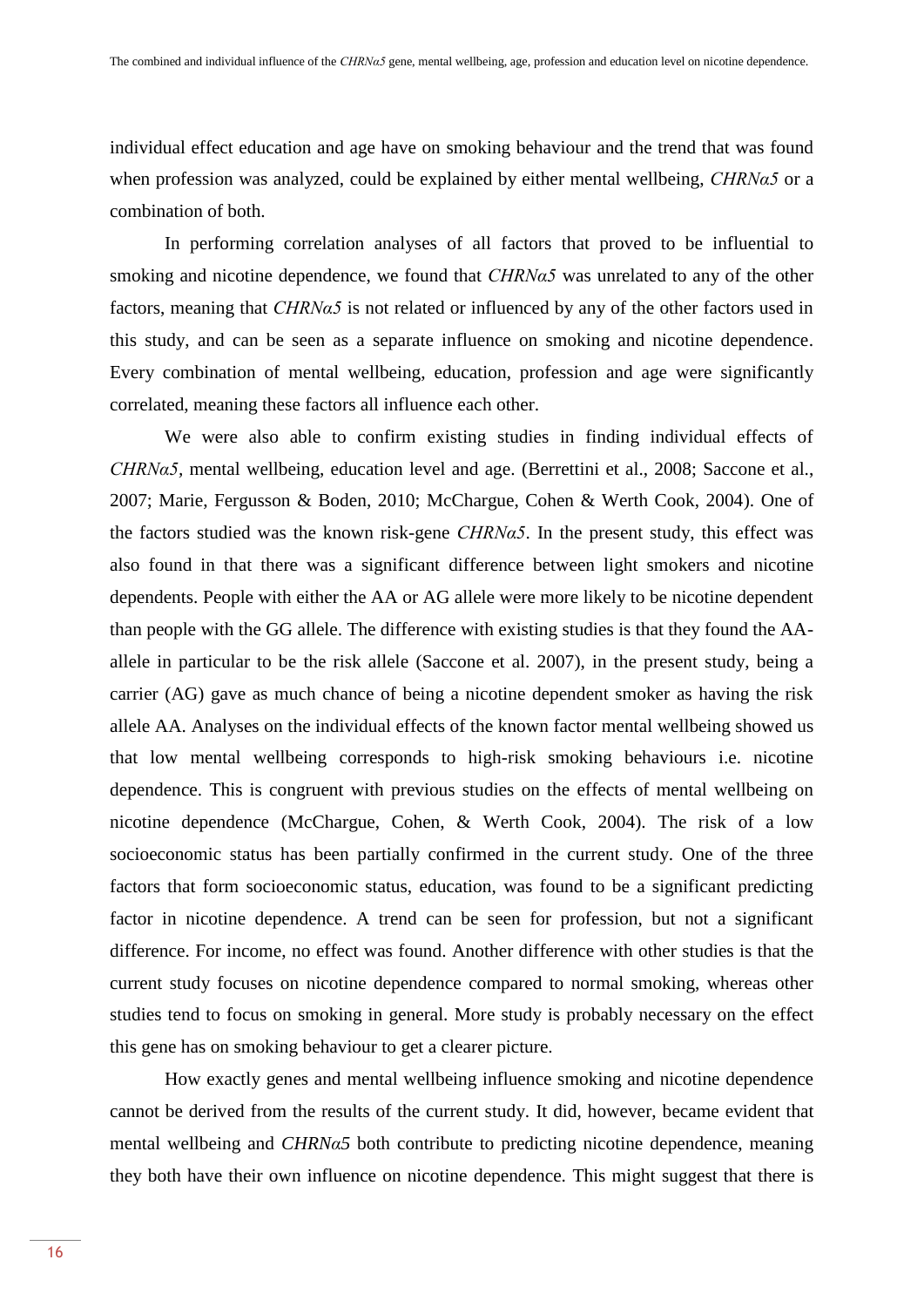both a biological (*CHRNα5*) as a more psychological (mental wellbeing) risk factor for smoking. In the current study, the effect of mental wellbeing was slightly stronger than the effect of *CHRNα5*. Further studies could focus on this point, and maybe find out how both factors work precisely. Analyses could be made using more detailed information about people's smoking habits, such as the age at which one starts smoking and self-report data on craving. Further studies could also include neurobiological research on nicotine receptors in the brain, or they could focus on linking this neurobiological research to finding like the current study.

Several limitations must be kept in mind when interpreting the results of this study. First, this study is limited to a group of middleclass Dutch people from the same neighbourhood, meaning it could lack the diversity to make the results applicable to the general population and thus limiting the generalizability. Therefore, future research should include a broader range of people, with a greater variety in race, social status and income. Still, the analysis was performed using a large group, increasing its reliability. Second, there still is no consensus on how best to measure nicotine dependence. The test which is currently the most widely used to measure nicotine dependence is the Fagerström Test for Nicotine Dependence (FTND) (Heatherton, Kozlowski, Frecker & Fagerström, 1991). Two of the six items the FTND, i.e. number of cigarettes smoked per day and time to the first cigarette after waking up in the morning, are likely to be the two most important items in defining nicotine dependence (Kozlowski, Porter, Orleans, Pope & Heatherton, 1994). A combination of these two items has been called the Heavy Smoking Index (HSI) since its validity was proven using biological measures by Heatherton, Kozlowski, Frecker, Rickert, and Robinson (1989). In case researchers want to incorporate questions about smoking but are unable to include all six question of the FTND Leon, and colleagues (2003) explored options of shortening the FTND to include only number of cigarettes smoked per day and time to the first cigarette after waking up in the morning, or to shorten it to the mere statistic of number of cigarettes smoked per day. They found that number of cigarettes per day was overall comparable to using all 6 questions of the FTND, but that it had a low sensitivity. In contrast, time to first cigarette in the morning had very high sensitivity but a quite low specificity. The combination of the two (HSI) turned out to be a good predictor for the overall FTND score and might be best to use in future research. This could mean that the cut-off point used in the current study of 25 cigarettes per day used might not be the best way to measure nicotine dependence. Before a consensus has been achieved, it might give insight to reproduce the current study but change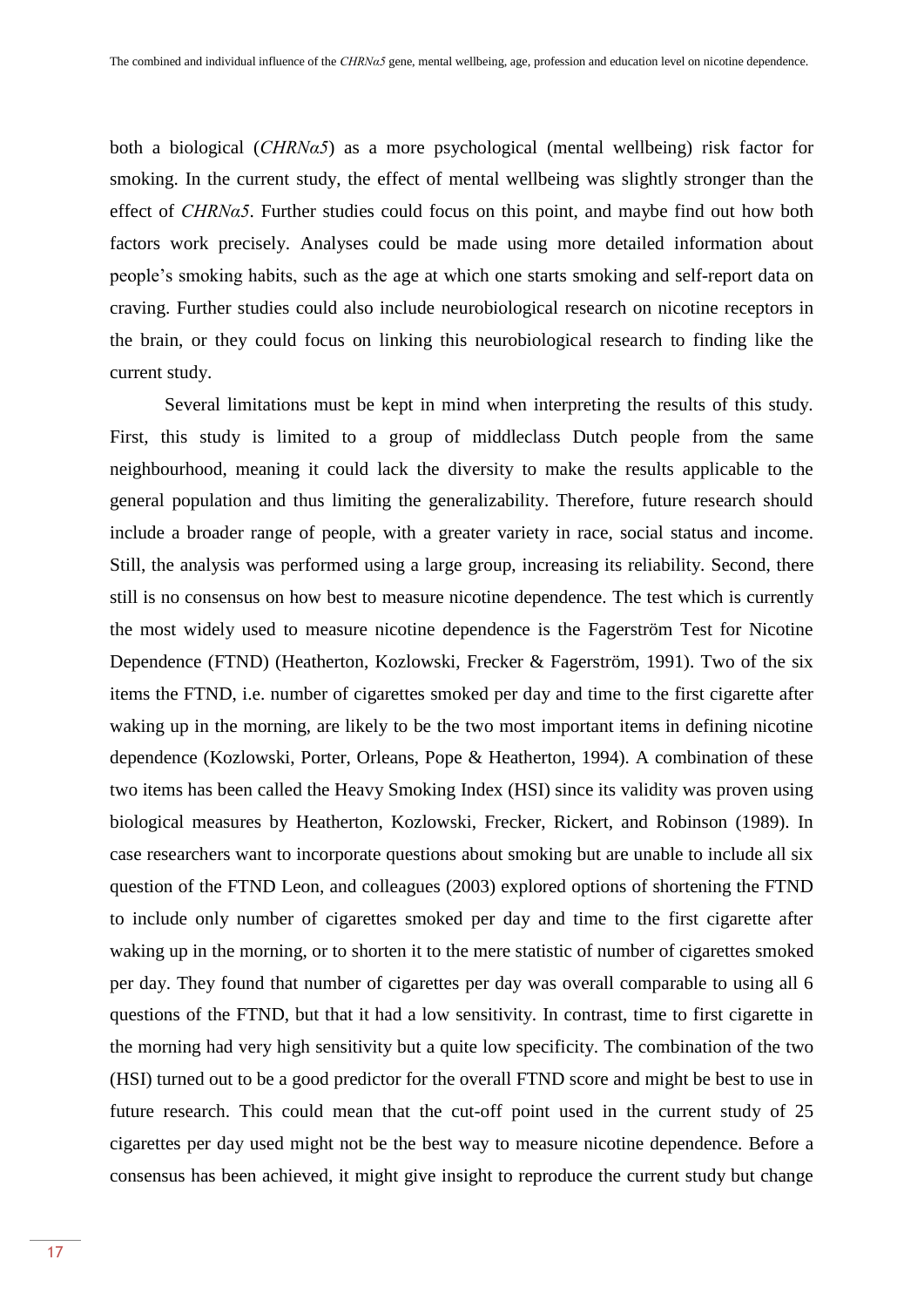the way in which nicotine dependence is measured. This could be done by using one of the available questionnaires, such as the Fragerström test for nicotine dependence. This questionnaire was unavailable in this study, which led to the decision to use the cut-off point of 25 cigarettes per day.

# *Concluding*

The *CHRNα5* gene and mental wellbeing are associated with nicotine dependence and seem independent of each other. Level of education and age are related with ND in univariate models but no longer when studied together with mental wellbeing and *CHRNα5*. Individual effects we found for the *CHRNα5* gene is that carriers of either the AA or AG allele were more likely to be nicotine dependents than carriers of the GG allele. People with lower SCL-90 score, meaning lower mental wellbeing, were also more likely to be nicotine dependent. We also found that lower education level and higher age were associated with nicotine dependence.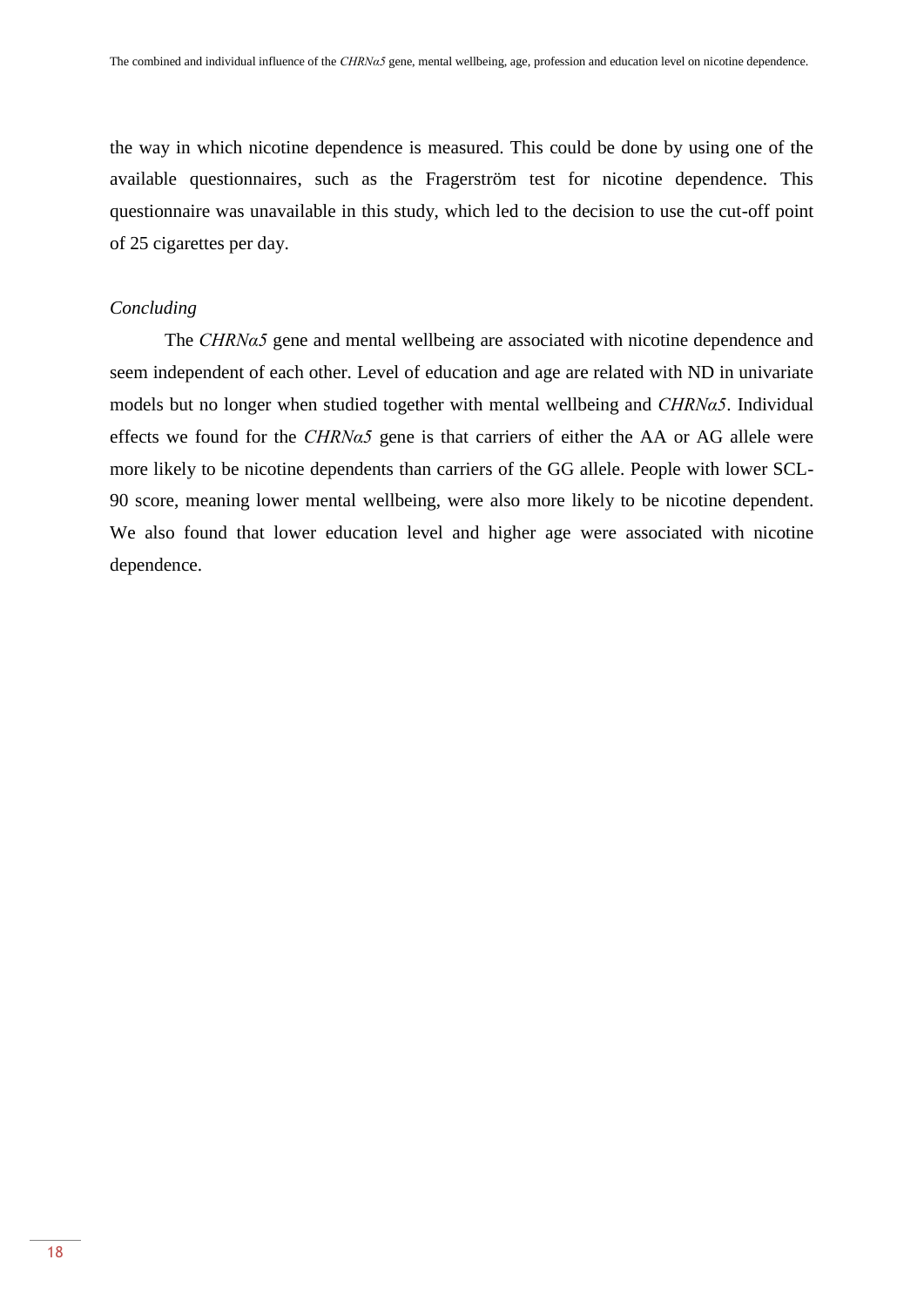## **Reference list**

- Adler, N.E., & Newman, K. (2002). Socioeconomic disparities in health: Pathways and policies. *Health Affairs, 21*(2), 60-76.
- Arrindell, W.A., & Ettema, J.H.M. (2005). *Symptom Checklist: handleiding bij een multidimensionale psychopathologie-indicator.* Amsterdam: Ettema & Harcourt Assessment B.V.
- Barbeau, E.M., Krieger, N., & Soobader, M-J. (2004). Working class matters: socioeconomic disadvantage, race/ethnicity, gender, and smoking in NHIS 2000. *American Journal of Public Health, 94(*2), 269-278.
- Berrettini, W., Yuan, X., Tozzi, F., Song, K., Francks, C., Chilcoat, H., Waterworth, D., Muglia, P., & Mooser, V. (2008)  $\alpha$ -5/ $\alpha$ -3 nicotinic receptor subunit alleles increase risk for heavy smoking. *Molecular Psychiatry, 13*, 368-373.
- Breslau, N., Johnson, E. O., Hiripi, E., & Kessler, R. (2001). Nicotine dependence in the United States: Prevalence, trends and smoking persistence. *Archives of General Psychiatry, 58*, 810–816.
- Businelle, M.S., Kendzor, D.E., Reitzel, L.R., Costello, T.J., Cofta-Woerpel, L., Li, Y., Mazas, C.A., Irvin Vidrine, J., & Cinciripini, P.M. (2010). Mechanisms linking socioeconomic status to smoking cessation: a structural equation modeling approach. *Health psychology, 29*(3), 262-273.
- Caraballo, R.S., Novak, S.P., & Asman, K. (2009). Linking quality and frequency profiles of cigarette smoking to the presence of nicotine dependence symptoms among adolescent smokers: Findings from the 2004 National Youth Tobacco Survey. *Nicotine & Tobacco Research, 11*(1), 49-57.
- Conlon, M.S., & Bewick, M.S. (2011). Single Nucleotide Polymorphisms in CHRNA5 rs16969968, CHRNA3 rs578776, and LOC123688 rs8034191 are associated with heaviness of smoking in women in northeastern Ontario, Canada. *Nicotine & Tobacco Research,* Advance online publication.
- Derogatis, L.R., Lipman, R.S., & Covi, L. (1973). The SCL-90: An outpatient psychiatric rating scale – Preliminary report. *Psychopharmacological Bulletin, 9,* 13-28.
- Edwards, R. (2004). The problem of tobacco smoking. *British Medical Journal, 328*(7433), 217-219.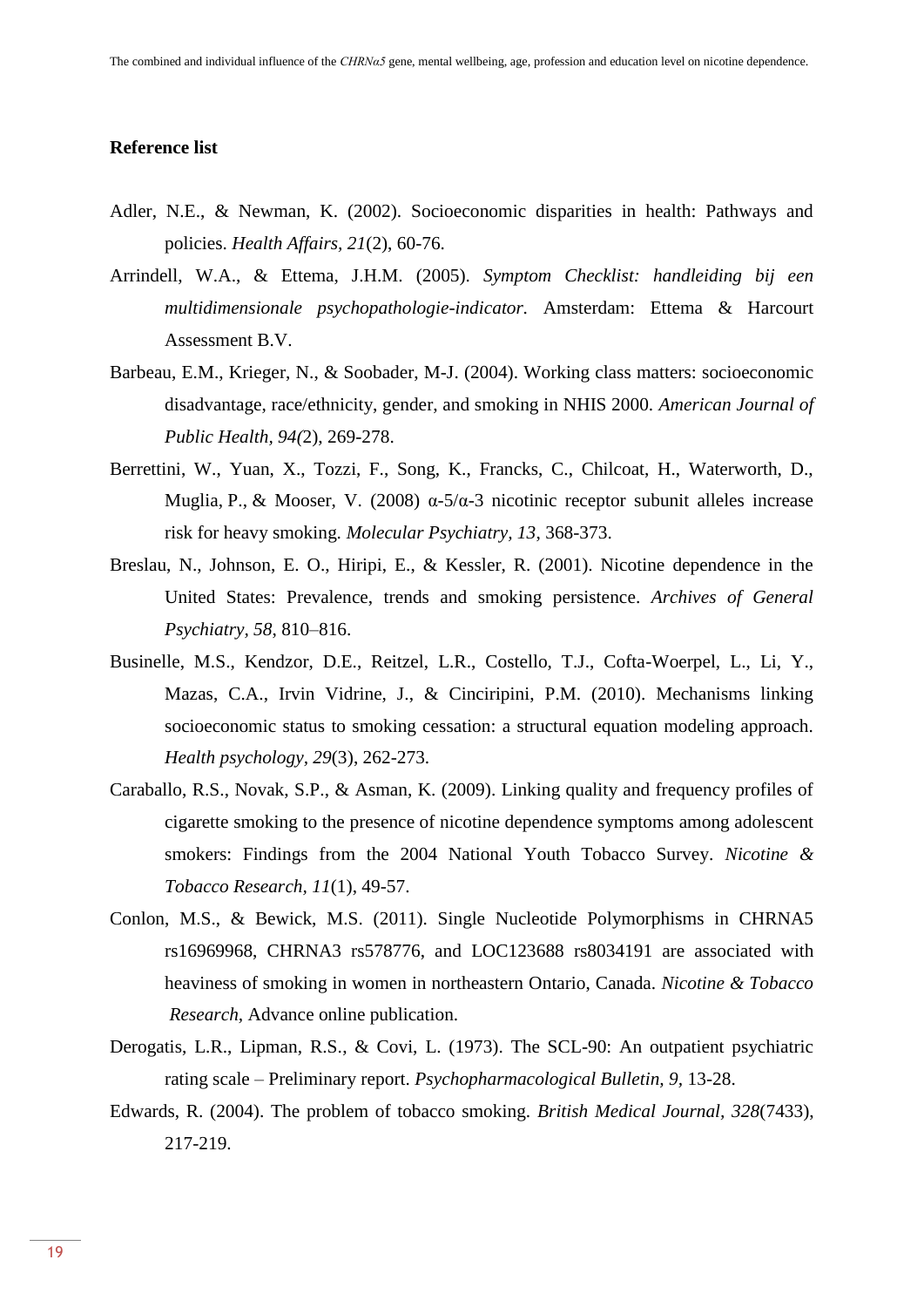- Glass, R.M. (1990). Blue mood, blackened lungs: depression and smoking. *Journal of the American Medical Association, 264*, 1583-1584
- Glassman, A.H. (1993). Cigarette smoking: Implications for psychiatric illness. *American Journal of Psychiatry, 150*(4), 546-553.
- Greenbaum, L., & Lerer, B. (2009). Differential contribution of genetic variation in multiple brain nicotinic cholinergic receptors to nicotine dependence: recent progress and emerging open questions. *Molecular Psychiatry, 14,* 912-945.
- Harwood, G.A., Salsberry, P., Ferketich, A.K., & Wewers, M.E. (2007) Cigarette smoking, socioeconomic status, and psychosocial factors: Examining a conceptual framework. *Public Health Nursing, 24*(4) 361-371.
- Heatherton, T.F., Kozlowski, L.T., Frecker, R.C., & Fagerström, K.O. (1991). The Fagerström test for nicotine dependence: A revision of the Fagerström Tolerance Questionnaire. *British Journal of Addiction, 86,* 1119-1127.
- Heatherton, T. F., Kozlowski, L. T., Frecker, R. C., Rickert, W., & Robinson, J. (1989). Measuring the heaviness of smoking: Using self-reported time to the first cigarette of the day and number of cigarettes per day. *British Journal of Addiction, 84*, 791–800.
- Healton, C., & Nelson, K. (2004). Reversal of misfortune: Viewing tobacco as a social justice issue. *American Journal of Public Health, 94*(2), 186-191.
- Heijden, G.J.M.G. van der., Donders, A.R.T., Stijnen, T., & Moons, K.G.M. (2006). Imputation of missing values is superior to complete case analysis and missingindicator method in multivariable diagnostic research: A clinical example. *Journal of Clinical Epidemiology, 59*(10), 1102-1109.
- Hughes, J.R., Baker, T., Breslau, N., Lirio, C., & Shiffman, S. (2011) Applicability of DSM criteria to nicotine dependence. *Addiction, 106*(5), 894-895.
- John, U., Meyer, C., Rumpf, H-J., & Hapke, U. (2004) Smoking, nicotine dependence and psychiatric comorbidity – a population-based study including smoking cessation after three years. *Drug and alcohol dependence, 76,* 287-295.
- Johnson, J.G., Cohen, P., Pine, D.S., Klein, D.F., Kasen, S., & Brook, J.S. (2000). Association between cigarette smoking and anxiety disorders during adolescence and early adulthood. *Journal of the American Medical Association, 284,* 2348-2351.
- Kozlowski, L. T., Porter, C. Q., Orleans, C. T., Pope, M. A., & Heatherton, T. (1994). Predicting smoking cessation with self-reported measures of nicotine dependence: FTQ, FTND, and HIS. *Drug and Alcohol Dependence, 34*, 211–216.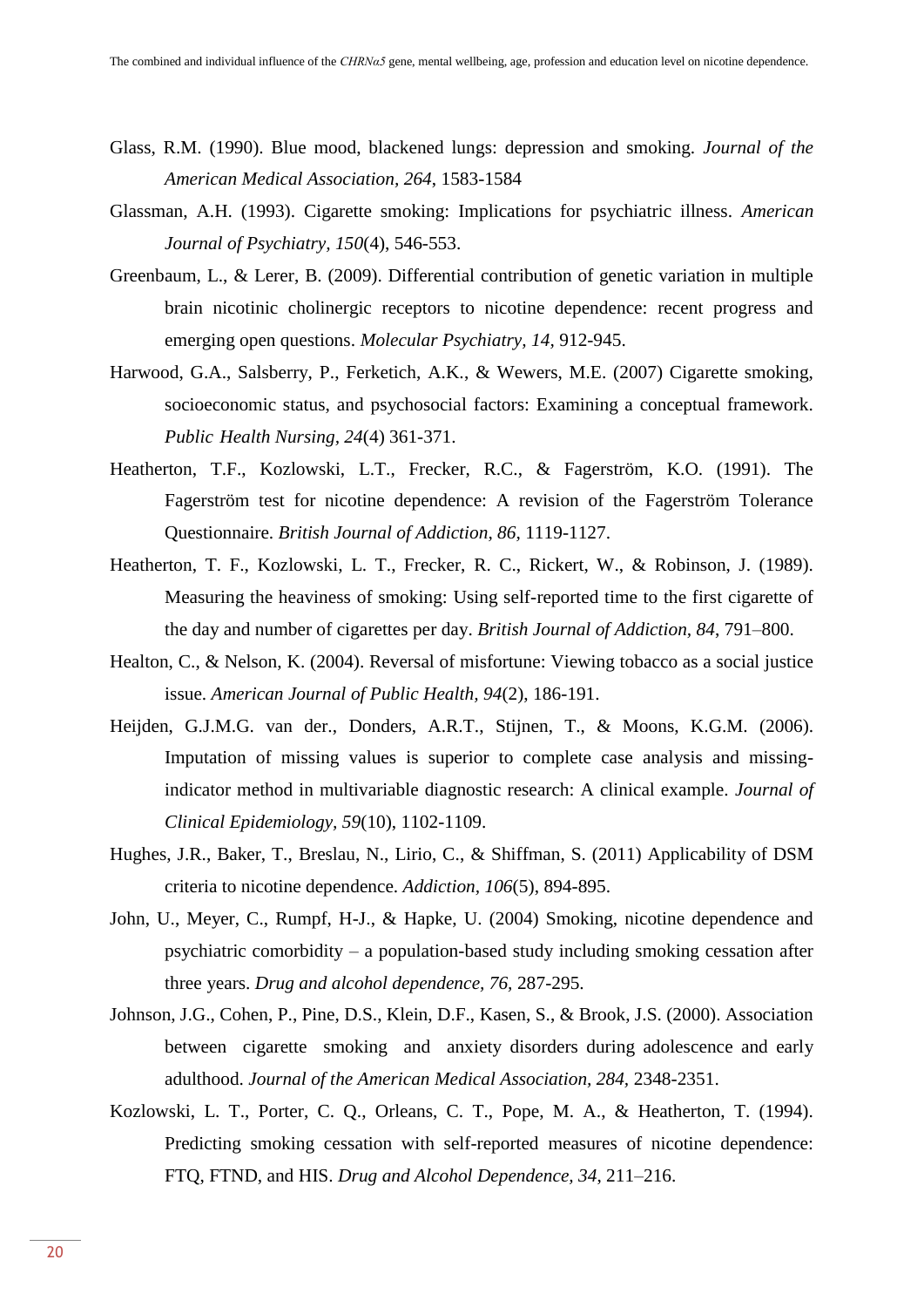- Leon, J. de, Diaz, F.J., Becoña, E., Gurpegui, M., Jurado, D., & Gonzalez-Pinto, A. (2003) Exploring brief measures of nicotine dependence for epidemiological studies. *Addictive Behaviors, 28,* 1481-1486.
- Lessov, C.N., Martin, N.G., Statham, D.J., Todorov, A.A., Slutske, W.S., Bucholz, K.K., Heath, A.C., & Madden, P.A. (2004) Defining nicotine dependence for genetic research: evidence from Australian twins. *Psychological Medicine, 34,* 865-879.
- Link, B.G., & Phelan, J.C. (1995) Social conditions as fundamental causes of disease. *Journal of Health and Social Behavior*, Extra issue: 80-94.
- Lorant, V., Deliege, D., Eaton, W., Robert, A., Philippot, P., Ansseau, M. (2003) Socioeconomic inequalities in depression: a meta-analysis. *American Journal of Epidemiology* 157: 98-112.
- Marie, D., Fergusson, D.M., & Boden, J.M. (2010) Does socioeconomic inequality explain ethnic differences in nicotine dependence? Evidence from a New Zealand birth cohort. *The Royal Australian and New Zealand College of Psychiatrists, 44*(4), 378-383.
- McChargue, D.E., Cohen, L.E., & Worth Cook, J. (2004). The influence of personality and affect on nicotine dependence among male college students. *Nicotine and Tobacco Research, 6*(2), 287-294.
- Piasecki, T.M., Piper, M.E., & Baker, T.B. (2010). Tobacco dependence: insights from investigations of self-reported motives. *Current Directions in Psychological Science, 19*(6), 395-401.
- Saccone, S.F., Hinrichs, A.L., Saccone, N.L. Chase, G.A., Konvicka, K., Madden, P.A.F., Breslau, N., Johnson, E.O., Hatsukami, D., Pomerleau, O., Swan, G.E., Goate, A.M., Rutter, J., Bertelsen, S., Fox, L., Fugman, D., Martin, N.G., Montgomery, G.W., Wang, J.C., Ballinger, D.G., Rice, J.P., & Bierut, L.J. (2007). Cholinergic nicotinic receptor genes implicated in a nicotine dependence association study targeting 348 candidate genes with 3712 SNPs. *Human Molecular Genetics, 16*(1), 36-49.
- Schmitz, N., Kruse, J., & Kugler, J. (2003). Disabilities, quality of life, and mental disorders associated with smoking and nicotine dependence. *American Journal of Psychiatry, 160,* 1670-1676
- Siegrist, J., & Marmot, M.  $(2004)$ . Health inequalities and the psychosocial environment two scientific challenges. *Social Science and Medicine, 58*(8), 1463-1473.
- Sullivan, P.F., & Kendler, K.S. (1999). The genetic epidemiology of smoking. *Nicotine & Tobacco Research, 1*, S51-S57